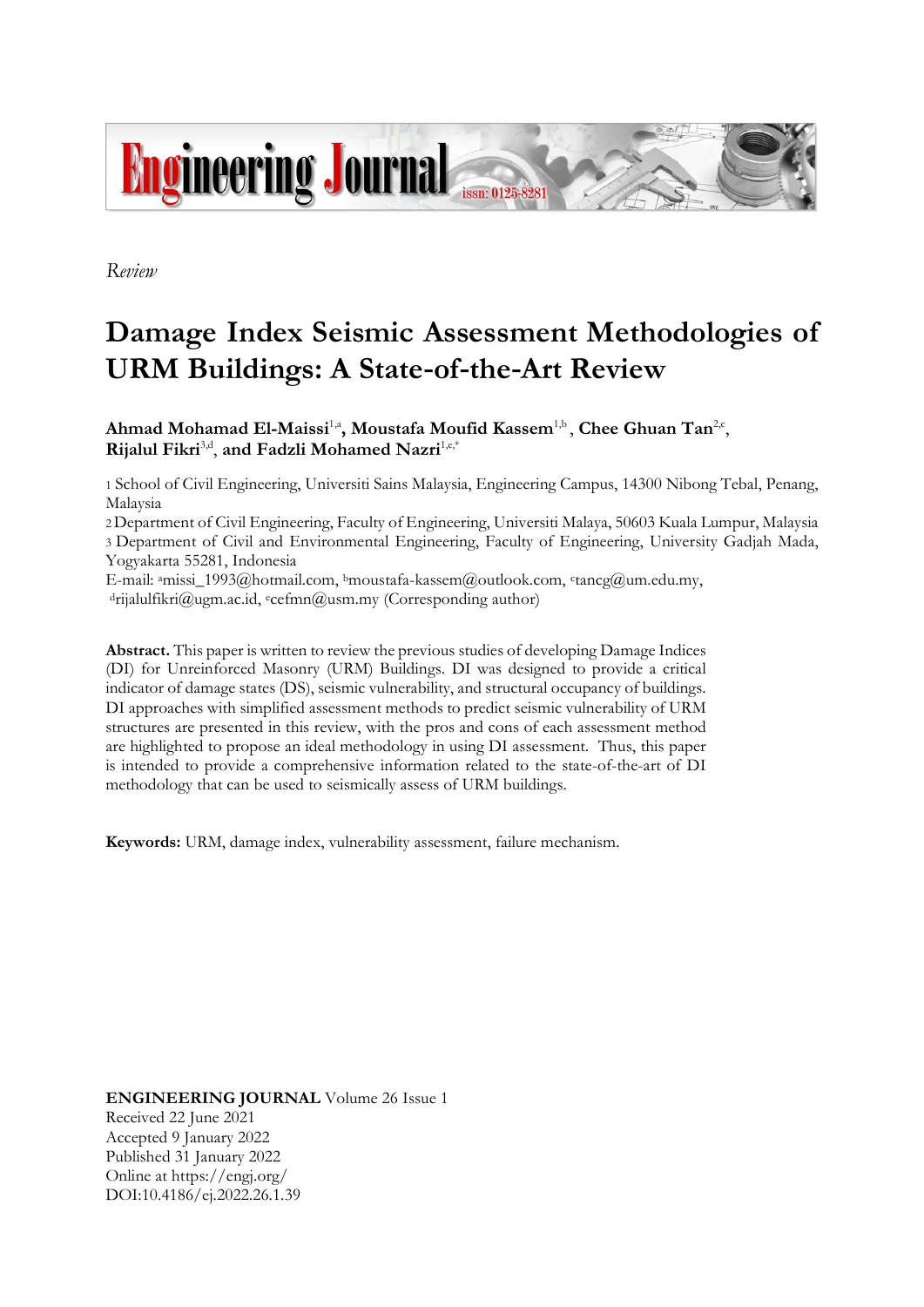# **1. Introduction**

Earthquakes are one of the most devastating natural disasters on earth that mainly causes severe destruction with high casualties. These destructions and loss of life caused by earthquakes have resulted in a need for proactive approaches for minimizing socio-economic losses and/or structural damage that may occur after an earthquake in seismically active regions. Thus, it is necessary to improve the safety of buildings by enabling reinforcement of existing structures in a realistic manner to withstand earthquakes above the predicted levels and building new structures that incur minimum damage in the event of an earthquake. If the possibility of damage to buildings could be predicted accurately at the design stage and operation lifetime, there would conceivably be less reason for drastic measures of protection.

Masonry structures comprise different masonry elements such as clay bricks, concrete block, clay tile structure, and stone. The main categories of masonry structures are unreinforced masonry (URM), confined masonry (CM) and reinforced masonry (RM) [1-3]. Masonry buildings are extensively constructed around the world, accounting for about 70% of the inventory of buildings [4, 5]. URM structures are found frequently in residential areas in the eastern and central parts of the United States.

URM building was originally constructed in United Kingdom and the architectural features were widely adopted in the commonwealth country, including New Zealand, Australia, and Northern Region of America. In addition, this construction system was employed in various countries with different architectural characteristics to the UK's URM buildings, with the prevalence of this buildings about 70% of the building inventory around the world [4, 5].

It is noticed that many masonry buildings have been damaged during recent earthquakes, since most of the structures were built without following the set of regulations and guidelines. Two main methods are used to assess the safety of masonry structures, which is influenced by the uncertainty resulting from data related to earthquakes and its mechanisms such as deformations, resistance, and actions. The first method is qualitative method which depends on collecting data that is related to the masonry structures and making surveys to gather the description and pattern of damage. On the other hand the second method is called the quantitative method, which relies on laboratory experimental tests and mathematical models. Damage or collapse of masonry structures usually occurs at the first-story level. Some researches such as Meli et al. [6] confirmed that the damage of masonry structures mainly effect the base walls of the first floor, and are considered a main priority to determine the degree of damage to masonry structures that have been exposed to earthquake incidents. Another approach for categorizing the damage of masonry buildings was done by Penelis et al. [7]. The approach depends mainly on the hybrid system, which emphasizes the economic side. The economic factor is the average of the cost of repair to the cost of reconstruction of the structure, in which it is deemed sufficient for the purposes of damage and risk assessment.

A significant number of URM buildings was observed to be constructed in seismically active regions [8-10]. The typical URM buildings were constructed prior to the development of seismic building code, thus these buildings are considered to be earthquake-risk [11-13]. For example, fifteen percent of residential buildings that are affected by the New Madrid Seismic Zone in the eightstate region of the United States are URM buildings [14]. Many of those buildings were constructed hundred years ago, which means that they are likely to encounter significant damage due to earthquake event.

Unreinforced masonry buildings showed poor performance as it was observed following the earthquakes around the world. Following the earthquake, one of the rapid assessment methodologies used to estimate the seismic vulnerability under a specific imposed ground motion by quantifying the damage was the Damage Index (DI) [15]. The degree of structural damage can be calculated by relating the dynamic response factors of an earthquake with appropriate structural capabilities. The seismic performance for URM buildings can be assessed by conducting seismic vulnerability assessment using Damage Index (DI) that can be used to express this building functionality and its occupancy [16-19]. These damage indices can be plotted into vulnerability curves that are considered to be a tool for the assessment of the structural deterioration through structural damage calculations. DI can also be used to assess construction damage, with the primary objectives of determining the safety of buildings and predicting the seismic vulnerabilities for different structures.

There are two types of DIs: (1): strength-based DI (SDI), and (2): response-based DI (RDI). The calculation of SDI does not require Finite Element (FE) analysis; it is measured against observed damage features through a large database. The RDI is, in turn, divided into three classes – deformation indices, cumulative indices and a combination of the two, the calculations of which require an FE approach [7, 20, 21].

In the past few years, several studies have investigated the development of appropriate material and finite element models to evaluate the seismic properties and the structural behaviour of masonry buildings. A variety of simplified methods of assessment has been used to predict the seismic protection of masonry buildings by determining the best damage indices [22-26]. For instance, three separate simplified indices (in-plan area ratio, areato-weight ratio, and base shear ratio) have been assessed to determine the structural stability of historic masonry against earthquakes [27, 28]. Several approaches have been employed which, have involved the modification of these three indices [29-31]. The three indices and finite element methods have been integrated in a combined analysis method for developing an efficient damage vulnerability assessment tool [29, 32-34].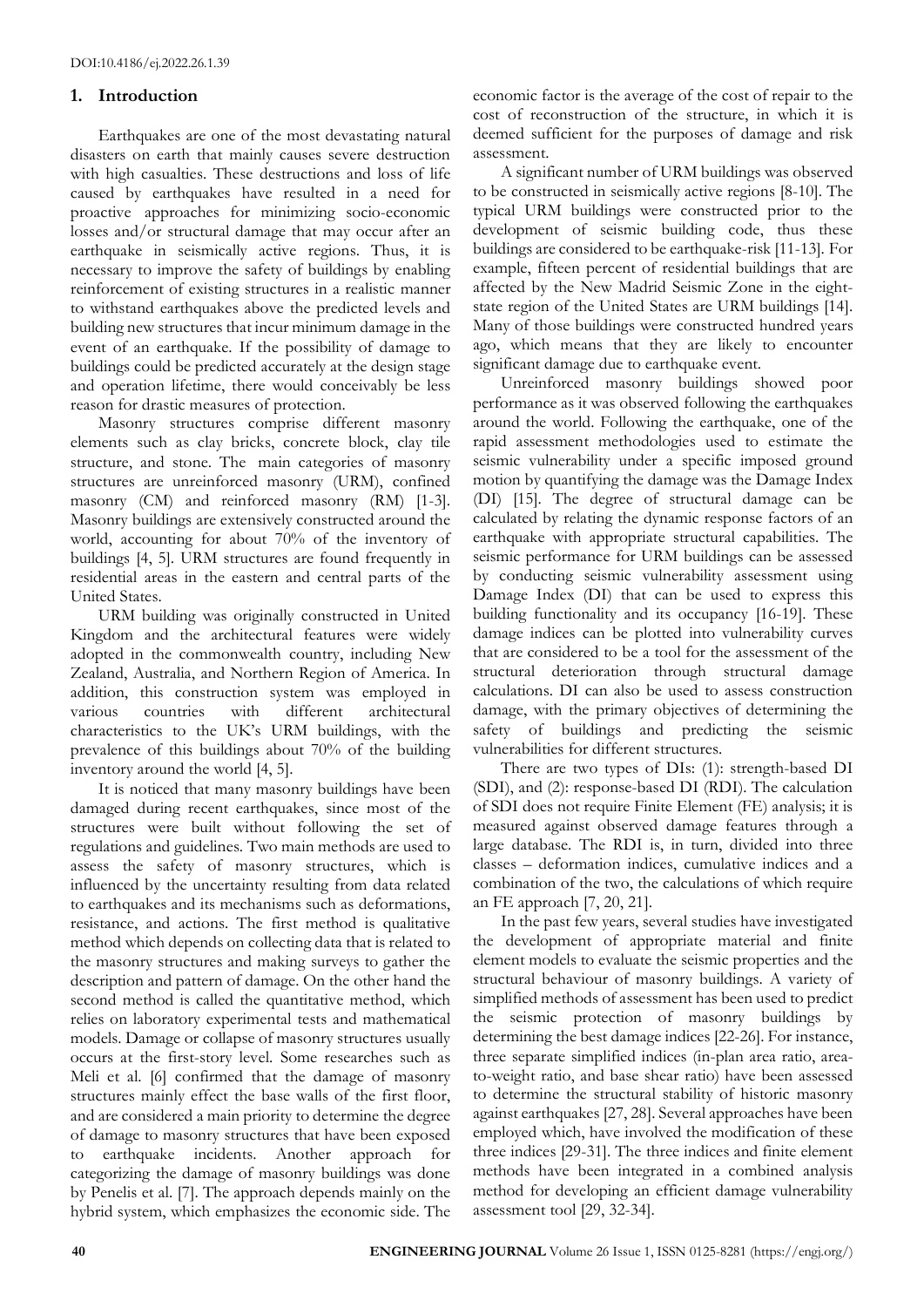Most approaches have focused specifically on the structure vulnerability indices [35-40]. For instance, the vulnerability index formulation used by the national group for earthquake protection (Gruppo Nazionale Difesa Terremoti) GNDT and European Macroseismic approaches has been widely used in the European Union (EU) for identification and characterization of the possible damages that may result from earthquakes for a specific building or a set of different buildings using a point of qualification for each major element in the structure [41].

Most research studies that tackles of the DI have assessed structural deterioration and have performed structural damage calculations for different types of structures, mainly reinforced concrete buildings [42-51]. DIs proposed in the last 35 years have been for framed structures only and have not considered damage concentration in masonry structures, because the damage is not concentrated at a specific and known location of structural components. All of this has resulted in insufficient address of DIs in URM buildings. The DIs for URM buildings have largely originated from the main DIs with altered parameters or with new parameters.

In order to fill the gaps in knowledge which existed in the assessment of DIs in URM structures, there have been a few recent studies that focus on developing specific approaches of damage index assessment in these structures. This paper reviews the state of development of DI and the formulae that are used for URM buildings and assesses the need for more research in this area.

# **2. Common Failure Mechanism of URM Buildings**

Extreme earthquake damage is usually seen in some areas around the world where earthquakes often occur, resulting in catastrophic collapse of buildings. These damaged buildings often have unreinforced masonry (URM) walls, known to be non-structural walls. URM walls can engage with boundary frames, elements in the structural design process. However, the construction engineers have paid less attention to their effects on structural efficiency. Damage assessments that have been conducted during earlier earthquake events have shown that the interaction of the infill-frame affects their performance as against bare RC frames, and often contribute to negative structural performance due to unintended failure mechanisms [52-54]. Therefore, the assessment of the seismic capacity of URM walls installed in boundary frames is urgently required to minimise the damage caused by earthquakes in those buildings [55-56].

Furthermore, during earthquakes, URM buildings cannot resist shear, tensile, and compressive stresses, due to the exceedance of those stresses with respect to the strength of URM buildings. However, the main problem is considered the ductility of URM buildings and not the strength of the building itself. In addition, the lack of sufficient connectivity between structural members is considered one of the main problems that face URM structures during earthquakes. Before developing DI for URM buildings, the failure mechanisms in those structures must be analysed [57].

The damages that occur in URM structures can be categorized into three types: absence of damage due to the structure that maintains its strength, moderate damage due to excitations in the final seconds, and total damage and collapse of the building [58]. Damages in URM buildings can also be classified in terms of their characteristics as described below.

- Out of plane damage for URM walls are further categorized into gable-end walls collapse, flexural cracks and walls overturning, mid height flexural cracks.
- In-plane damage for URM walls is represented by shear cracks (toe crushing, bed-joint sliding, diagonal tension, rocking).
- Damage at wall supports and corners are also considered in typical failure mechanisms [21, 59].

Figure 1 shows some typical URM failure mechanisms – out-plane failure, in-plane failure, flexural and shear deformations. In general, the damage mechanism tends to detach the masonry portions, where the damage could include various geometric shapes, which depends on the action and the type of masonry structures such as adobe buildings, brick masonry buildings, and stone masonry buildings.



Fig. 1. Types of URM failure mechanism.

Adobe buildings are considered vulnerable to earthquakes because of the presence of heavyweight walls, which causes a larger resultant force on the masonry building as a result of the lateral movement of the ground. Moreover, adobe buildings lack in ductility and are thus considered very weak, resulting in abrupt tragic failures during earthquakes [60].

Failure of the masonry buildings is caused by detach of the main walls at the corners, detach of roofing from the walls or consequent failure of walls and cracking. These types of failure are shown in Fig. 2. However, separation of the floors and the roof can result from local stress concentration due to other factors. Some known failure mechanisms for adobe masonry buildings are: (1) Separation of walls at corners, (2) Diagonal cracking in walls, (3) Separation of roofing from walls, (4) Vertical cracking in walls, (5) Out-of-plane wall failure.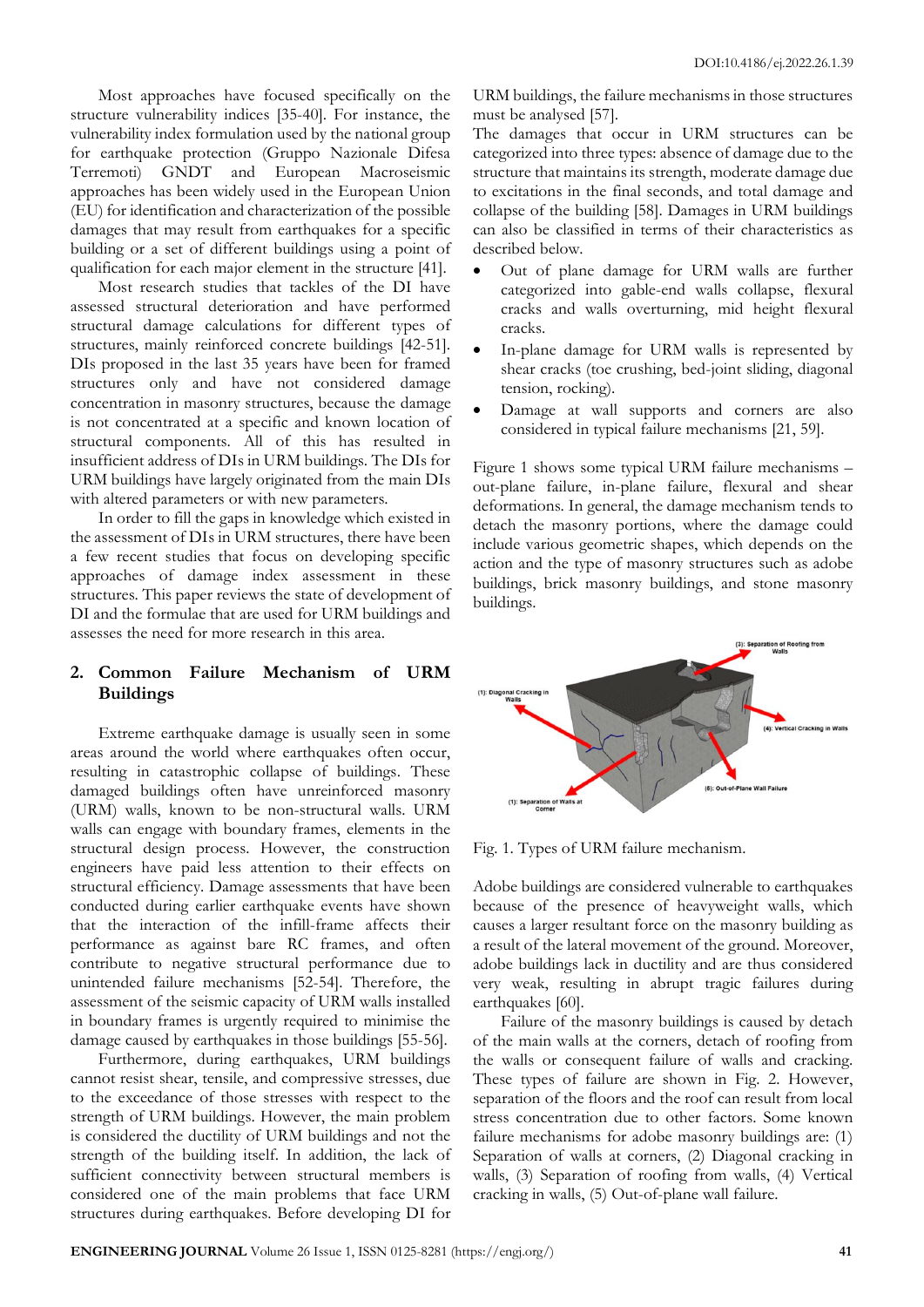

Fig. 2. Common failure mechanism for adobe masonry structures.

Some of the typical failure characteristics for brick masonry buildings are:

- Failure of corner junction causing an out-of-plane collapse is considered a major type of failure.
- Shear cracks in walls that are initiated at the main corners of wall openings.
- Out-of-plane failure for long spans at the wall topples due to reduced connections between the masonry walls at the roof and wall boundaries.
- Collapsing of walls causes a breakdown of floors and roofing, at critical cases a total building destruction can occur.

These failures highlight the significance of the following characteristics for brick masonry structures:

- Adequate bonding between the mortar and bricks – this is the primary factor for resisting in-plane shear collapse.
- Adequate bonding between the Wythes of walls this can inhibit out-of-plane toppling.
- Adequate bonding between walls at the main corners or junctions – this will help in avoiding collapse of the masonry structures at the main corners or junctions, which is considered a typical failure characteristic for brick masonry structures.
- Adequate bonding between walls and floors or roofing – this will have a major impact on the stability of the masonry structure during earthquakes, as the failure of the roofing and floors results in a higher percentage of fatalities.

During earthquakes, different failure modes can occur for stone masonry structures that are:

- De-lamination: Usually stone masonry structures have two main external walls with loose rubble that are infill between for improved thermal efficiency, however these masonry walls are not properly attached to each other 'through' stones, they collapse and crack during any lateral motion caused by seismic actions.
- For long-span walls, the overturning occurs in out-of-plane.
- Mainly the bonding between exterior walls are of sufficient strength, the resistance of in-plane shear resistance for the masonry wall is deployed for the development of shear cracks.

In many past earthquakes junction instability was observed leading to out-of-plane failure.

# **3. Common Damage Indices (DIs) for URM Buildings**

The main problem of the URM is the absence of connectivity between structural elements, which has resulted in the need to develop DI's specifically for URM structures [28].

Many simplified methods have been developed to assess the performance of masonry structures during seismic events. For instance, DI based on three different simplified indices (area-to-weight ratio, in-plan area ratio, and base shear ratio), where the combined assessment damage index, damage index formulated based on flexible diaphragm, damage index as function of deformation and energy dissipation, and damage index based on demand capacity ratio, have been used to evaluate the safety of historic masonry structures during earthquakes. Furthermore, several studies have been conducted based on the analysis of DI modification for URM structures [61, 62]. Many researchers have also optimized the DI used for URM buildings by obtaining damage model, fatigue model, and softening model to apply a calibration index for URM buildings and have developed specific fragility curves for these URM buildings [63-66]. Most of the common DIs for URM buildings are area-to-weight ratio, in-plan area ratio, and base shear ratio. Figure 3 shows the types of damage index method used for estimating URM seismic assessment.



Fig. 3. URM damage index methods and their engineering demand parameters (EDPs).

#### **3.1. Park and Ang Damage Index**

The most common DI is the Park-Ang model; it is characterized by a combination of maximal deformation and hysteretic energy. Park et al. [63] developed a model that is based on both deformation and hysteretic energy resulting from earthquakes. This is the most widely used DI to date, primarily due to the general validity and clear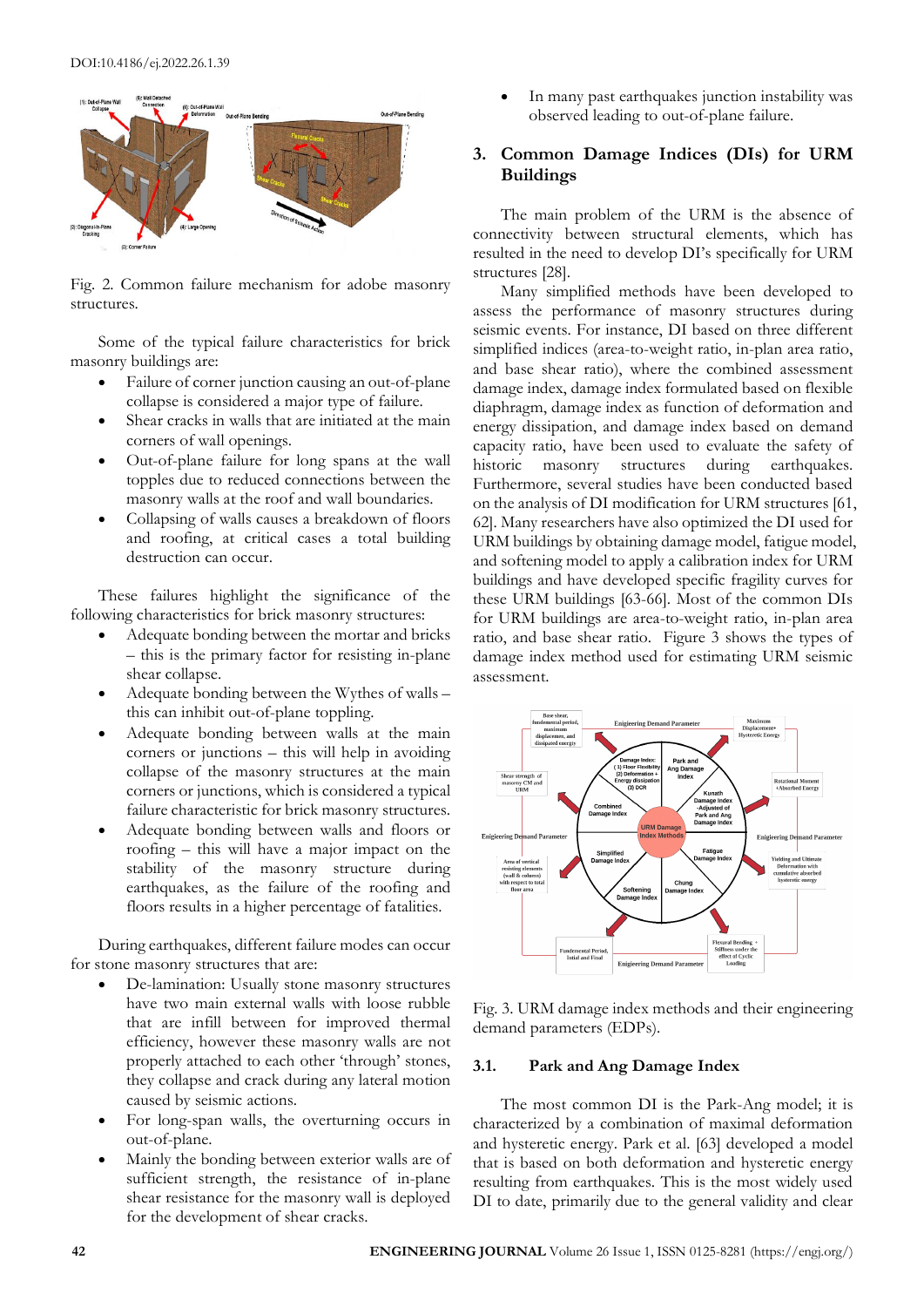description of different damage states [67]. This DI, which was subsequently modified by Park et al. [63] and Kunath et al. [68] is composed of two main categories, the ductility scaled category, and the dissipated energy category of the structural component under the effect of seismic movements, which is displayed in Eq. (1).

$$
DI = \frac{U_m}{U_u} + \beta \frac{\int dE_h}{mr_y u_u} = \frac{u_m}{u_u} + \beta \frac{E_h}{F_y u_u}
$$
(1)

where  $U_m$  represents the maximal displacement of a single-degree-of freedom (SDOF) structure during earthquake,  $U_u$  symbolizes the ultimate displacement under the effect of monotonic loading,  $E_h$  represents the hysteretic energy,  $r<sub>y</sub>$  denotes the yield resistance of the structure,  $F_y$  represents the yielding force, is the parameter that is used to include the repeated loading effect and m represents the mass of the structure.

## **3.2. Kunath et al., Damage Index**

Kunath et al. [68] modified the Park and Ang damage model using the moment-rotation and replacing it with the deformation definitions. Their equations are shown below:

$$
DI = \frac{\theta_m - \theta_r}{\theta_u - \theta_r} + \frac{\beta}{M_y \theta_u} E_k
$$
 (2)

where  $\theta_m$  represents the maximal rotation that is obtained during loading,  $\theta_u$  denotes the ultimate rotational capacity of a specific section,  $M<sub>y</sub>$  symbolizes the yielding moment and  $E_k$  represents the energy which is absorbed by the section. Storey damage and global damage of the building are developed using weighted coefficients derived from the hysteretic energy of the members and storey levels using the following equations:

$$
DI_{\text{storey}} = \sum (\lambda_i)_{\text{component}} \times (DI_i)_{\text{component}}
$$
 (3)

$$
\left(\lambda_{i}\right)_{component} = \left(\frac{E_{i}}{\sum E_{i}}\right)_{component}
$$
\n(4)

$$
DI_{overall} = \sum (\lambda_i)_{\text{sorey}} \times (DI_i)_{\text{sorey}}
$$
(5)

$$
\left(\lambda_{i}\right)_{\text{storey}} = \left(\frac{E_{i}}{\sum E_{i}}\right)_{\text{storey}}
$$
\n<sup>(6)</sup>

where  $\lambda_i$  represents the weighted coefficient based on hysteretic energy and  $E_i$  denotes total energy that is absorbed by the structural member or storey.

#### **3.3. Fatigue Damage Based Model**

Reinhorn and Valles [65] proposed a damage model. The model is based on the main structural response parameters and low-cycle fatigue law as shown in Eq. (7):

$$
DI = \frac{\delta_a - \delta_y}{\delta_u - \delta_y} \times \frac{1}{\left(1 - \frac{E_k}{4(\delta_u - \delta_y)F_y}\right)}
$$
(7)

where  $\delta_a$  represents the maximum obtained deformation,  $\delta_y$  denotes the yielding deformation capacity,  $\delta_u$ symbolizes the ultimate deformation capacity,  $E_k$ represents the cumulative absorbed hysteretic energy and *F y* denotes the yielding force.

#### **3.4. Chung et al., Damage Index**

Chung et al. [69] suggested a DI that measures the influence of the loading history and takes into consideration the variations between the positive and negative moments in the flexural response of the members. The consequence of the loading history is assessed by means of a specific parameter that includes the stiffness variation and the bending moments through the measurement cycle. Based on the curvature of masonry structures that usually react differently to positive and negative flexural behavior, the damage index is evaluated. The DI is calculated using Eq. (8) shown below:

$$
DI_{CMS} = \sum_{i=1}^{n_{\rm sr}} \left( \alpha_i^+ \frac{n_i^+}{N_i^+} + \alpha_i^+ \frac{n_i^-}{N_i^-} \right) \tag{8}
$$

where  $N_i$  represents the number of cycles that causes failure at curvature,  $n_i$  denotes the number loading cycles applied at curvature,  $\alpha_i^+$  with  $\alpha_i^-$  are the damage modification factors, and  $+/-$  depicts the direction of load. The damage modification factors are specified based on the number of cyclic loadings of the earlier loading period.

## **3.5. Softening Damage Model**

DiPasquale and Cakmak [66] developed a DI that relies on the ratio of the corresponding fundamental period, which is estimated from various ground motion records using period version of a linear model, and the fundamental period of the (undamaged) structures preearthquake. The usage of the fundamental period for the structure understudy as a main measure of stiffness degradation caused during earthquakes is considered the main parameter. However, the instantaneous fundamental period mainly relies on the damping and inertia forces. More details on the calculation procedure of the following damage index are described by Mitropoulou et al. [70] in Eq. (9).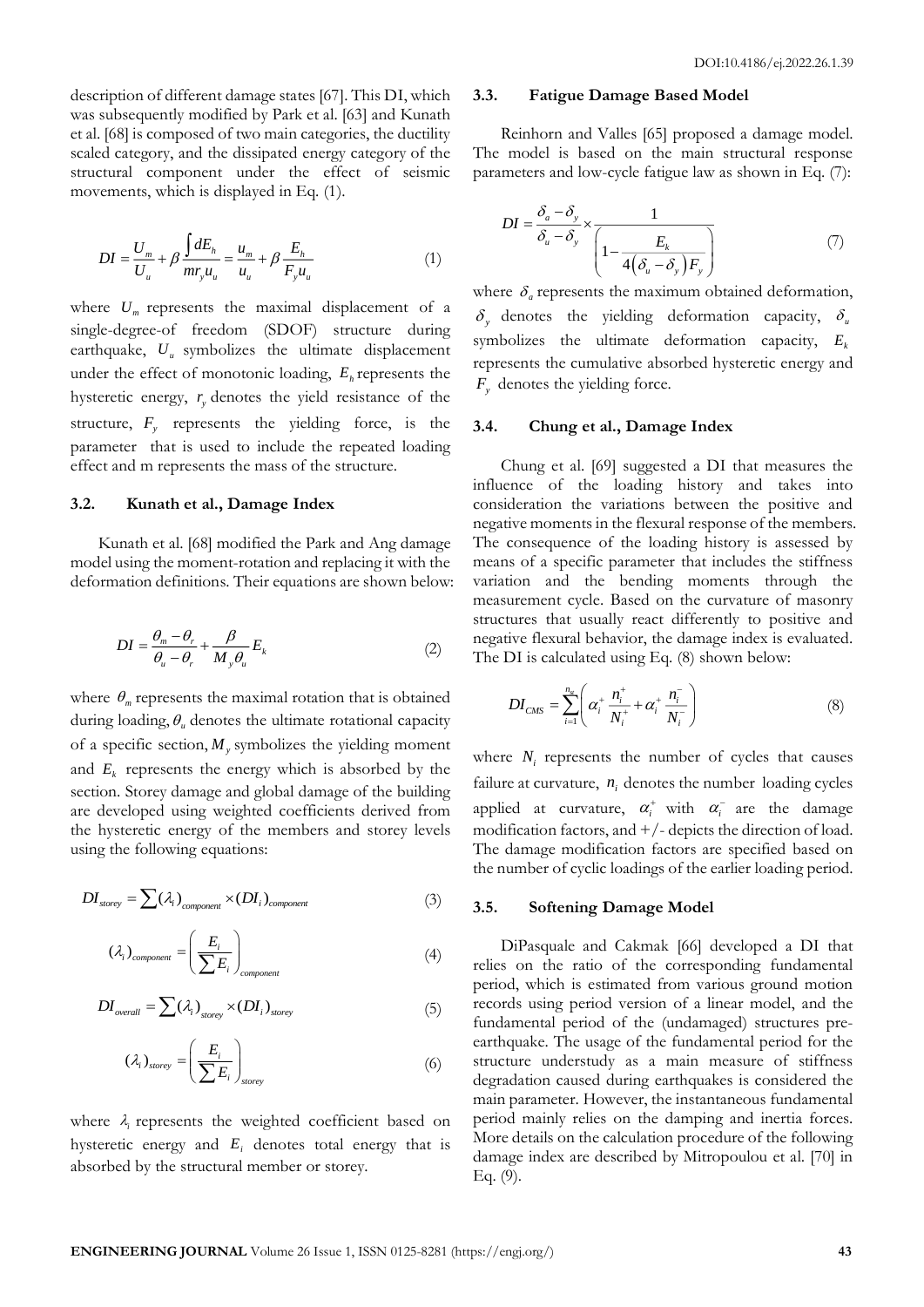$$
DI = 1 - \frac{(T_0)_{initial}}{(T_0)_{equivalent}} \tag{9}
$$

where  $T_0$  represents the estimated equivalent fundamental period.

#### **3.6. Simplified wall density index**

Although, the wall density index is not considered a DI for assessing the masonry structures, it is still important to add this simplified index. Since it is considered as one of the most important assessment factors to study the seismic safety of masonry structures. Wall density index  $(I_w)$  is a simplified factor used in determining the seismic stability of masonry buildings, and typically used to direct the construction of the masonry structures. Many researchers have tested the simplified wall density index until it has arrived at the final formulation [29, 32, 71-73].

Lourenco et al. [29] provided a simplified in-plane index for earthquake resistant walls. The aim of this study is to compare geometrical data using three simplified indices and evaluate the main results to investigate the efficiency of this method. The first simplified index  $\gamma_{1,i}$  is the simplest to determine the safety of masonry buildings, which performs the ratio of the area to the earthquakeresistant walls and the building's total plan area and can be calculated by using Eq. (10). Walls should only be deemed resistant to earthquakes if the thickness reaches 0.35 m or above and the height-to-thickness ratio is less than nine [74].

$$
\gamma_{1,i} = \frac{A_{wi}}{s} \tag{10}
$$

where  $A_{wi}$  represents the plan area of the resistant walls against earthquakes in direction *i* and s denotes the total plan area of the building.

For standard structures with rigid floor diaphragms, Eurocode (EC8) recommends values of up to 5-6 %, and for historical masonry structures, a minimum value of 10% seems to be suggested in cases of high seismicity.

The second simplified index  $\gamma_{2,i}$  is the ratio between the earthquake-resistant wall plane area and the total construction weight, where the index is correlated with the building's horizontal cross-section per weight unit and can be calculated using Eq. (11). However, the main disadvantage of this index is that the formula for the fixed units must be evaluated. The minimum value that should be adopted in case of high seismicity is  $2.5 \text{ m}^2/\text{Mn}$  [28].

$$
\gamma_{2,i} = \frac{A_{wi}}{G} \tag{11}
$$

where  $A_{wi}$  represents the area of the resistant walls against earthquakes in direction "i" and G denotes the quasipermanent vertical measure.

The third index  $\gamma_{3,i}$  eventually implements the baseshear ratio that provides a safety function for the shear safety of the structure. The overall base shear for seismic loading ( $V_{sd,base} = F_E$ ) can be calculated from a horizontal static loading ( $F<sub>E</sub> = \beta G$ ) as shown in Eq. (12), where  $\beta$ is an analogous seismic static factor relative to the ground acceleration design. In a deeper analysis, the true value of  $\beta$  relies on the process of failure mechanism.

$$
\gamma_{3,i} = \frac{f_{Rd,i}}{F_E} \Rightarrow f_{Rd,i} = \sum A_{wi} f_{vk} \Rightarrow f_{vk} = f_{vk0} + 0.4 \sigma_d
$$
 (12)

where  $(f_{\nu k,0})$  denotes the cohesion factor and  $\sigma_d$ represent the design value of the normal stress, and  $f_{\nu k0}$ can be a low or zero value in the absence of any additional information.

If zero cohesion is assumed Eq. (13) will be used for calculation:

$$
\gamma_{3,i} = \frac{A_{wi}}{A_w} \times \frac{\tan \phi}{\beta} \tag{13}
$$

If non-zero cohesion is assumed Eq. (14) will be used for calculation:

$$
\gamma_{3,i} = \frac{\frac{A_{wi}}{A_w} \times \left[\tan\phi + \frac{f_{wb}}{\gamma \times h}\right]}{\beta} \tag{14}
$$

where  $h$  is the (average) height of the building,  $\gamma$  is the volumetric masonry weight, and  $\phi$  is the friction angle of masonry walls.

Cai et al. [73] conducted a simplified wall density index  $I<sub>w</sub>$  for CM and URM taking into consideration the main confinement components such as tie columns. Most previous studies have focused mainly on total floor areas without including confinement elements that are considered important as shear resistant components. The simplified wall density index can be calculated using Eq. (15). Figure 4 illustrates the main steps for calculating the simplified indices.

$$
I_{w} = \frac{A_{wi} + n_{1}A_{ci}}{A_{fi}} = \frac{A_{wi} + n_{1}A_{ci}}{mA_{f}}
$$
(15)

where  $A_{ci}$  represents the total horizontal cross-section area of reinforced concrete tie columns in "i" direction that can be assumed as zero for URMs,  $A_f$  is the total floor area of masonry buildings,  $A_f$  is the plane area for each floor, *m* represents the number of floors, and  $n_1$ denotes the maximum shear strength ratio of concrete (in tie column) with respect to masonry unit.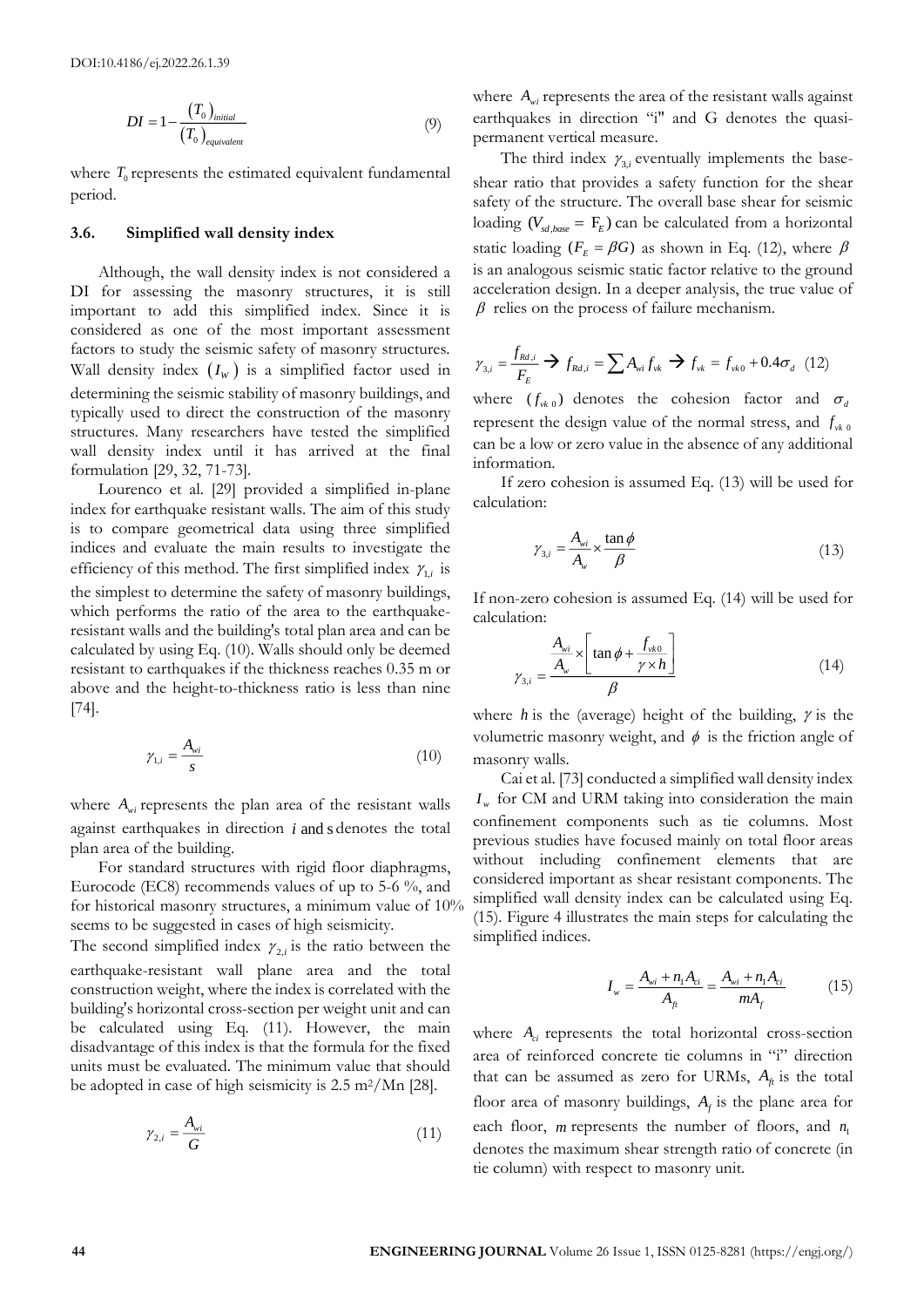

Fig. 4. Representation of the *Simplified index method.*

### **3.7. Combined Assessment Index**

Cai et al. [73] developed the combined assessment index  $I_{sd}$ . A new combined index is developed for URM and CM buildings, taking into consideration the strength of the masonry walls and the enhancement impact of confinement components together. The approach is considered an equivalent index to this combined index to test the efficiency of seismic RC structures. With respect to CM and URM structures, Low-rise wall elements must tolerate shear deformation for masonry buildings. For this reason, the structural strength coefficient  $C_i$  of the URM and CM buildings is quantified as the shear strength per unit weight according to research results of Japan Building Disaster Prevention Association (JBDPA) and is shown in Eq. (16):

$$
C_i = \frac{A_{wi} f_{vk,w} + A_{ci} f_{vk,c}}{G}
$$
 (16)

where  $f_{\nu k,\nu}$  and  $f_{\nu k,c}$  represents the attribute shear strength for all masonry walls and tie columns at the base storey of the building, and *G* is the total weight of the masonry buildings. In the case of CM, a reduction factor should be considered, while it should be reduced in URM because CM is influenced by confinement components such as tie beams, RC tie columns and rigid flooring. Nevertheless, no seismic engineering code was published to measure, quantifiably and clearly, the enhancement of confinement components in masonry buildings. However, Euro code 8 and JBDPA have recommended a specific strength reduction factor. In addition, this factor has been identified in Europe as a strength reduction factor for masonry buildings [75]. This factor can be calculated from Eq. (17):

$$
R_i = \gamma_{ci}\gamma_{bi}\gamma_{si} \tag{17}
$$

where the factor R<sub>i</sub> represents a specified strength reduction factor for CM structures; the variables for this parameter are three enhancement coefficients, taking into account the effect of specific structural elements i.e., tie columns, tie beams and rigid floors on the seismic strength of masonry buildings. The reduction factors  $\gamma_{ci}$  and  $\gamma_{bi}$ that are used for URM buildings are equal to 1.0.  $\gamma_{ci}$ represents the increase ratio of the resistance capacities for masonry walls in relation with tie columns and it is calculated using Eq. (18).

$$
\gamma_{ci} = 1 + \frac{T_{CM_i} - T_{URM i}}{T_{CM i}}
$$
\n(18)

where  $T_{CMi}$  and  $T_{URMi}$  represents the axial tensile strength of masonry walls and both are determined by using Eq. (19) and Eq. (20):

$$
T_{CMi} = f_{\text{t/m}} \left( \sum A_{\text{vi}} - \sum A_{\text{ci}} \right) + f_{\text{tkc}} \sum A_{\text{ci}} \tag{19}
$$

$$
T_{URMi} = f_{ikm} \sum A_{wi} \tag{20}
$$

where  $f_{k_m}$  and  $f_{k_c}$  are the factors that affect the axial tensile strengths of the masonry structures and tie columns,  $A_{ci}$  and  $A_{wi}$  represent the total cross-section wall areas and tie columns.

The other two coefficients of enhancement  $\gamma_{bi \text{ and }} \gamma_{si}$  are expressed as shown in Eq. (21) and Eq. (22):

$$
\gamma_{bi} = 1 + \frac{n_1 \sum_{j=1}^{m} L_{qi,j} A_{qi,j}}{n_1 \sum_{j=1}^{m} L_{qi,j} A_{qi,j} + \sum_{j=1}^{m} L_{wi,j} A_{wyi,j}}
$$
(21)

where  $L_{qi,j}$  is the average horizontal length of tie beams,  $A_{qi,j}$  is the total vertical cross-section area of tie beams,  $L_{wi,j}$  is the average horizontal length of masonry walls, and  $A_{wvi,j}$  is the total vertical cross-section area of masonry walls.

$$
\gamma_{si} = 1 + \frac{\sum_{j=1}^{m} A_{b,j} h_{b,j}}{\sum_{j=1}^{m} V_j}
$$
\n(22)

where  $h_{b,j}$  is the thickness of the floor,  $A_{b,j}$  is the plane area of the floor,  $V_j$  is the total volume of the floor obtained through the height  $(h_j)$  and plane area  $(A_{f,j})$  of the floor, expressed as shown in Eq. (23):

$$
V_j = n_1 A_{b,j} h_{b,j} + (h_j - h_{b,j}) A_{f,j}
$$
 (23)

The reduction factor can be expressed in a SDOF formula similar to that described by Tomaževiča and Klemenc [75] this structure's strength reduction factor R can be expressed as presented in Eq. (24):

$$
R = \frac{F_e}{F_y} \tag{24}
$$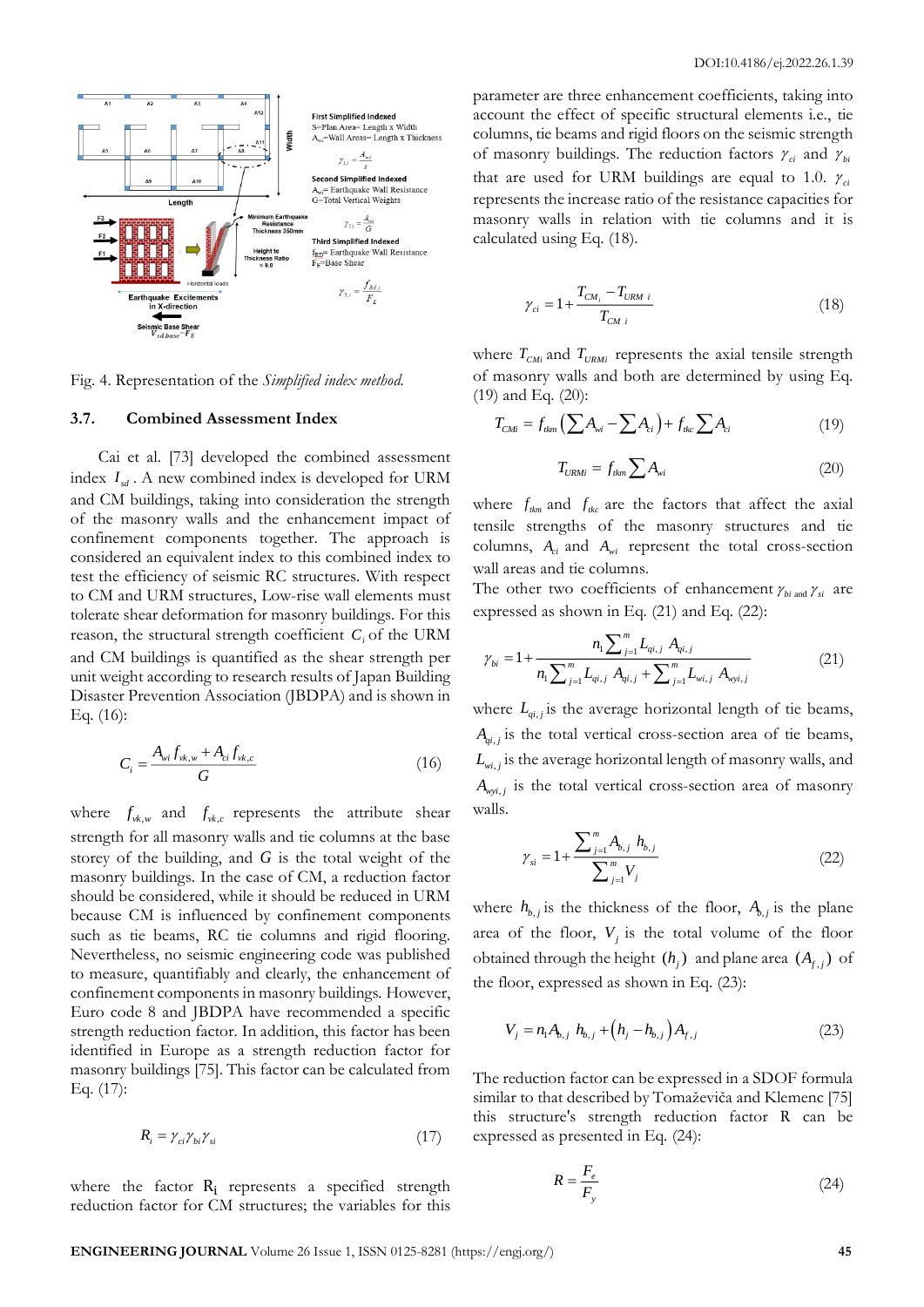where  $F_e$  and  $F_y$  are the maximum elastic restoring strength and the yielding strength of SDOF systems, respectively;  $\delta_u$  and  $\delta_y$  are the yielding and ultimate displacement, which correspond to the above two strengths, respectively; u is the displacement ductility of the masonry buildings that is equal to the ratio of  $\delta_u$  to  $\delta_y$ , which are both usually calculated by conducting different experimental investigations.

The combined assessment index was performed in which JBDPA proposed a structural strength factor *Ci* . Both Eurocode 8 and Tomaževič and Klemenc [75] have provided strength reduction value *R* to be used to reduce the effect of the masonry structural elements on the seismic strength of masonry buildings. Overall, a combined assessment index  $I_{sd}$  is performed at various experimental conditions to evaluate the masonry structure performance and shown in Eq. (25):

$$
I_{sd} = C_i R_i \tag{25}
$$

# **3.8. Damage Index Formula for Masonry Building with Flexible Floor**

Hadzima-Nyarko et al. [37] studied the DI for flexible floor-URM buildings and extended the research studies from RC buildings to masonry buildings, by using the results reported by Morić on masonry buildings [76,77]. The technique for conducting the DI was based on the structural capacity (DIs) relationship with the structural response ( $DI_d$ ). When  $DI_s < DI_d$  the masonry structure resists earthquakes without collapsing. The results obtained are systematized to establish the correlation between the seismic resistance of masonry structure with rigid floors and with buildings of different floors structure by using Eq.  $(26)$ .

$$
DI = \frac{W_d}{2.4BS_y U_y} + \frac{D_d}{3} + \frac{(T_i/T_0)_d}{1.5}
$$
 (26)

where  $\frac{M_d}{2.4B S_u U}$ *d y y W*  $\frac{H_d}{B}$  represents the dissipated energy where *Wd* represents the demand hysteresis energy dissipated during an earthquake,  $(BS_y)$ , which represents the yielding base shear at ground floor (Uy), depict the yield displacement,  $\frac{D_4}{3}$  $\frac{D_d}{\sigma}$  the maximal displacements, by which  $D_d$  represents the demand displacement of the building, and  $\frac{(T_i/T_0)}{T_i}$ 1.5  $\frac{T_i/T_0}{I}$  is the variation of fundamental period *T* between 0.05 and 2 to study the variation the tolerance of target spectrum, where  $T_i$  is the base period in the i-th step for damaged building and  $T<sub>o</sub>$  is the base period for undamaged building. *DI*<sub>*flex*</sub> is viewed as the mean value of

partial seismic ratios acting as a variation of structural response parameters Morić [77]).

For URM structures, it is recommended to have the same as for confined masonry structures  $(CM)$  ( $T=0.05$ ,  $BS_y = 0.1W$  and  $K_2 = 0$ ), where *BS<sub>y</sub>* represents the low elastic resistance buildings, and is calculated by considering *W* as a constant weight in  $kN$  and  $K_2$  is factor which is related to post elastic behaviour it is always constant and equal to zero. Divided by the coefficient  $DI/D_{\text{flex}} \leq 1$  according to the curves given as functions of the ratio 1/ *h* and the type of ceiling as shown in Fig. 5.



Fig. 5. Diagram relating  $DI/D_{flex}$  to  $(1/h)$  for URM buildings up to three storeys, (a)  $0.15 < f<sub>f</sub> < 0.25$  MPa, (b)  $f_t < 0.15$  MPa reproduced from Morić [71].

## **3.9. Damage Index as Function Deformation and Energy Dissipation**

Remki et al. [78] proposed a damage model to evaluate the seismic performance of URM structures. In this model, the seismic damage is expressed as a function of the damage caused by excessive deformation and energy dissipation. This is formulated as a specific DI reflecting the damage model as shown in Eq. (27):

$$
D = D_u + D_e \text{ In which } D_u = \frac{U_m}{U_f} \text{ and } D_e = \varepsilon \times \frac{\int dE}{q_u \times U_f} \qquad (27)
$$

where  $U_m$ : maximum displacement,  $U_f$ : Displacement at failure,  $\int dE$ : Hysteresis energy,  $q_u$  Shear force capacity, and  $\varepsilon$ : Constant ratio.

The damage index is calculated as a function of the total displacement and energy dissipation. In order to prevent potential failure, the damage should not be concentrated on a single floor; it should be evenly distributed along the floors. This culminated in a simpler way of distributing the harm appropriately across all floors of URM structures. Additionally, when the ratio of  $D_u$  *and*  $D_e$  is constant for all floors of URM structures, the damage distribution function will be developed by using Eq. (28):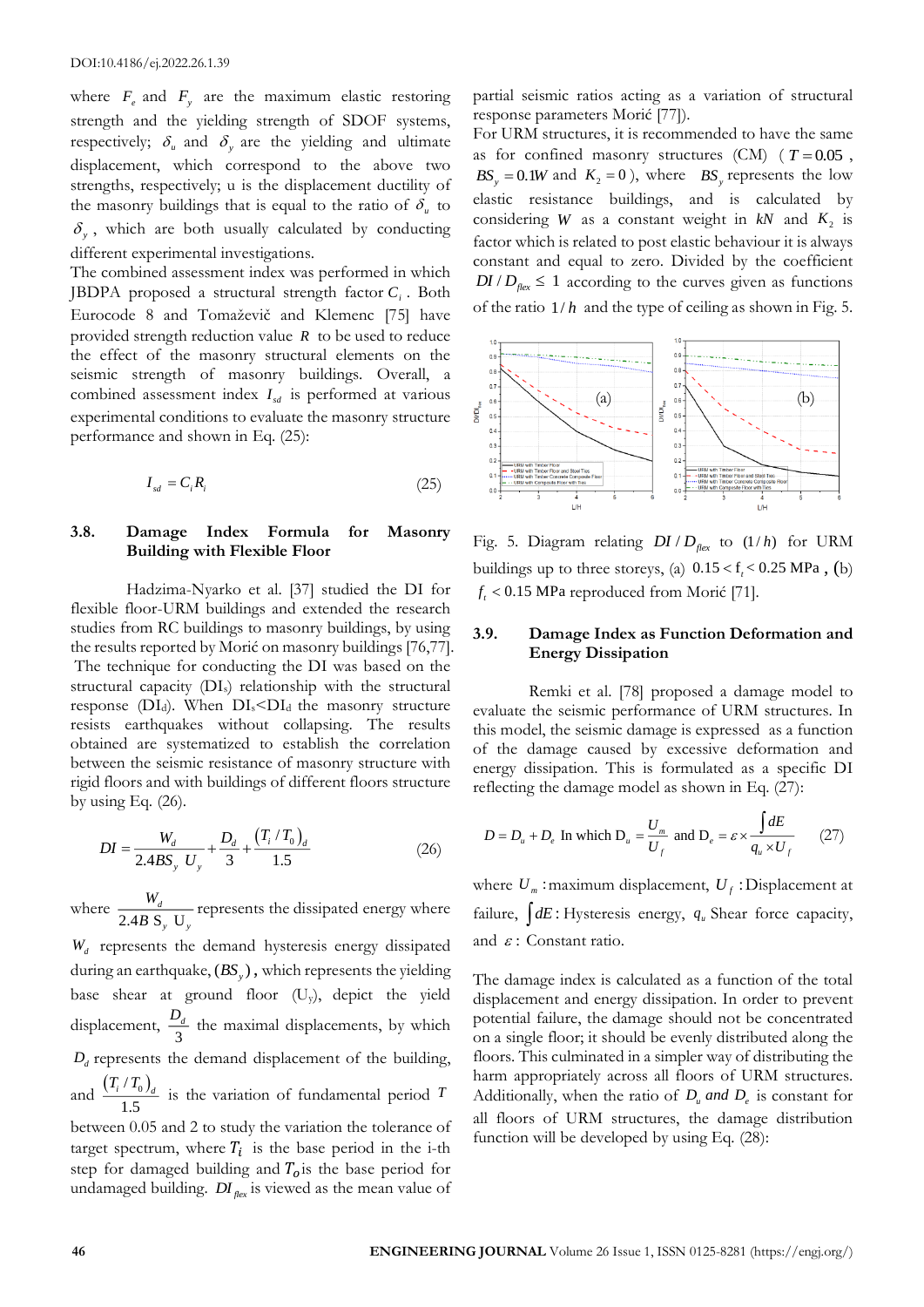$$
R_{D} = \frac{D_{i}}{\sum_{j=1}^{N} D_{j}} = \frac{D_{ui}}{\sum_{j=1}^{N} D_{uj}} = \frac{\frac{U_{mi}}{U_{ui}}}{\sum_{j=1}^{N} \frac{U_{mj}}{U_{uj}}}
$$
(28)

where  $N$  is the number of stories of URM building, mainly the response is provided by the first mode of vibration for low-rise masonry buildings, standard in plan and elevation. Furthermore, the damage distribution vector is calculated using Eq. (29):

$$
R_d = \frac{\left(\frac{R_i}{U_{ui}}\right)}{\sum_{j=1}^N \left(\frac{R_j}{U_{uj}}\right)}
$$
(29)

## **3.10. Damage index based on Demand-to-Capacity Ratio (DCR)**

The damage index is a ratio of the seismic load to the structure's resistance. The seismic load is defined by the intensity of ground movement as a function of the root mean square acceleration  $E_a$ , according to the frequency in terms of predominant period  $T<sub>g</sub>$  and the duration *d t* .The resistance is represented by the stiffness of the basic period, and the capacity of the URM structure as a definition of ultimate displacement or ultimate strength. The DI for the SDOF system is established as represented in Eq. (30):

$$
D = \frac{C(E_a, t_a, T/T_g)}{R(T, U_u)}
$$
\n(30)

Equation (31) and Eq. (32) have been used for regression analysis according to Kwok and Ang [79]]:

$$
C = \beta_1 \times h_{T_s} \times (E_a)^{\alpha 1} \times (t_a)^{\alpha 2} T \tag{31}
$$

$$
R = \beta_2 \times (T)^{\alpha^3} \times (U_u)^{\alpha^4}
$$
 (32)

where  $\alpha_1, \alpha_2, \alpha_3$ , and  $\alpha_4$  are exponents to be identified,  $\beta_1$  and  $\beta_2$  are constants, and  $h_{Tg}$  is a function of  $T/T_g \leq 0.7$  *If*  $T/T_g \leq 0.7$  then  $h_{T_g} = 1$ , but, if  $T/T_g > 0.7$ then  $h_{T_s} = \frac{1}{(0.8(T/T_g) + 0.44)}$ 1  $T_s$ <sup>T<sub>g</sub></sub>  $(0.8(T/T)+0.44)$ </sup> *g h*  $=\frac{1}{(0.8(T/T)+0.44)}$ . In case of SDOF systems,

the method used for SDOF is generalised and used according to the previous relationships applied to the sum of the indices of damaged floors  $S_p$ , as given in Eq. (33) below:

$$
S_D = \sum_{i=1}^{N} D_i = \gamma_N \times h_{T_g} \times \frac{\left(E_{\alpha}\right)^{\alpha_1} \times \left(t_d\right)^{\alpha_2}}{\left(T\right)^{\alpha_3} \times \left(U_{ue}\right)^{\alpha_4}} \tag{33}
$$

where  $U_{ue}$  represents the ultimate equivalent displacement; expressed as being the sum of ultimate displacements of stories,  $\gamma_N$  is a constant.  $U_{ue}$  is expressed in Eq. (34):

$$
U_{U_e} = \sum_{i=1}^{N} U_i \times R_{di}
$$
 (34)

According to Kwok and Ang [79] and studies done on several buildings for the variation of  $S_p$  and shown in Eq. (35):

$$
\alpha_1 = \alpha_4 = \frac{\alpha_2 - \alpha_3}{2} \tag{35}
$$

where  $\alpha_2 = 0.35 \ \alpha_3 = -3.4 + 0.1N$  and  $\gamma_N = 0.057 \times N^{-0.2}$ . The range of URM structural systems is from 0.2 seconds for a firm soil to 0.8 seconds for a soft soil. Therefore, when the total sum of the indices of damage  $S_p$  and the vector of damage distribution  $R_d$  is known, the damage to the  $i_{th}$  floor can be calculated by using Eq. (36):

$$
D_{i} = R_{Di} \times S_{D} = R_{Di} \times \gamma_{N} \times h_{T_{s}} \times \frac{(E_{\alpha})^{a_{1}} \times (t_{d})^{a_{2}}}{(T)^{a_{3}} \times (U_{U_{e}})^{a_{4}}} \qquad (36)
$$

where the DI is shown using different dynamic parameters. These parameters have an influence mainly on the seismic damage of URM buildings. The variation of the DI depends on the root mean square acceleration  $E_a$ , duration of the strong motion  $t_d$ , structural period  $T$ , and the ultimate displacement  $U_u$ , which is represented in Fig. 4.

In the end, the results of the DI are compared to the damage limit  $DI_L$ , and if DI is greater than  $DI_L$  the building would not satisfy the seismic safety criteria and the URM building would need strengthening sin order for the building to achieve seismic safety. However, if DI is less than  $DI<sub>l</sub>$  the URM building would satisfy the seismic safety criteria. Asteris et al. [26] have estimated a new DI for assessing the vulnerability of Unreinforced Masonry structures. A model that is based on the evolution of the damage for masonry structures is developed. The DI is formulated by dividing the percentage of the destroyed area of the masonry structure by the total area of this structure as shown in Eq. (37) below:

$$
DI = \frac{A_{\text{fail}}}{A_{\text{total}}}
$$
 (37)

where  $A_{\text{fail}}$  represents the destroyed surface area for the masonry structure and  $A_{total}$  denotes the total area of the masonry structure. Various equations have been employed for expressing DI of masonry structures. An overview of the representative equations and methods for DI of masonry structures is presented in Table 1.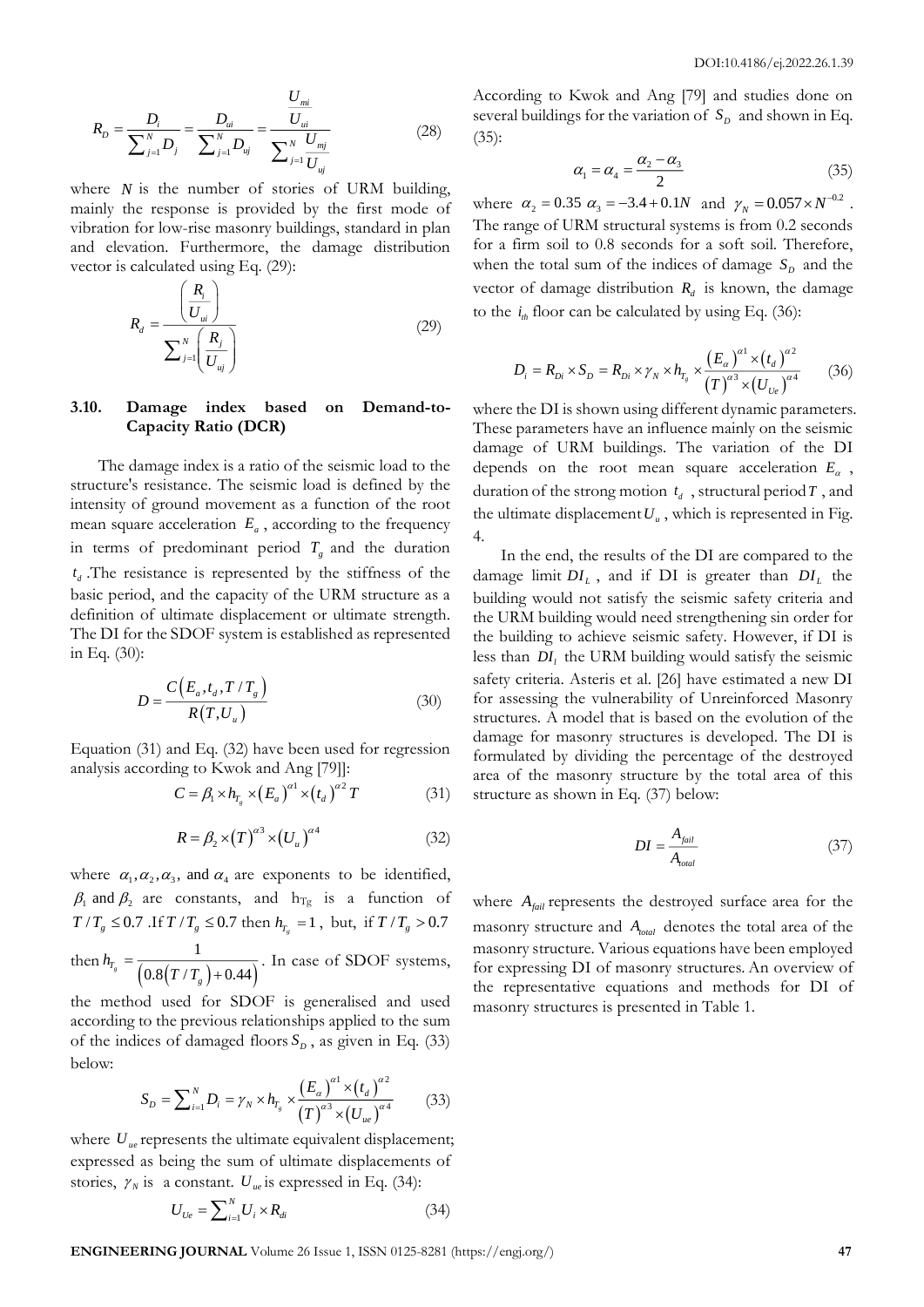Table 1. Existing DI equations that are used for vulnerability assessment of URM buildings.

| Damage Index<br>Method                                                         | Equation                                                                                                                                                                                                                  | Engineering<br><b>Demand Parameters</b><br>(EDPs)                                        | Reference                                |
|--------------------------------------------------------------------------------|---------------------------------------------------------------------------------------------------------------------------------------------------------------------------------------------------------------------------|------------------------------------------------------------------------------------------|------------------------------------------|
| Park and Ang<br>Damage Index                                                   | $DI = \frac{U_m}{U_u} + \beta \, \frac{\int dE_h}{m r_y u_u} = \frac{u_m}{u_u} + \beta \, \frac{E_h}{F_y u_u} \label{eq:DI}$                                                                                              | Maximum<br>displacement and<br>hysteretic energy.                                        | Park et al. [63]                         |
| Kunath et al.,<br>Damage Index                                                 | $DI = \frac{\theta_{m} - \theta_{r}}{\theta_{u} - \theta_{r}} + \frac{\beta}{M_{v} \theta_{u}} E_{k}$                                                                                                                     | Rational moment and<br>absorbed energy.                                                  | Kunath et al.<br>[68]                    |
| <b>Storey Damage</b><br>Index                                                  | $DI_{\textit{storey}} = \sum (\lambda_i)_{\textit{component}} \times (DI_i)_{\textit{component}}$                                                                                                                         | Rational moment and<br>absorbed energy.                                                  | Kunath et al.<br>[68]                    |
| Global Damage<br>Index                                                         |                                                                                                                                                                                                                           | Rational moment and<br>absorbed energy.                                                  | Kunath et al.<br>[68]                    |
| Fatigue Damage<br>Index                                                        | $DI = \frac{\theta_m - \theta_r}{\theta_u - \theta_r} + \frac{\beta}{M_y \theta_u} E_k$<br>$DI = \frac{\delta_a - \delta_y}{\delta_u - \delta_y} \times \frac{1}{\left(1 - \frac{E_k}{4(\delta_u - \delta_y)F_y}\right)}$ | Yielding and ultimate<br>deformation with<br>cumulative absorbed<br>hysteretic energy.   | Reinhorn and<br>Valles [65]              |
| Chung et al.,<br>Damage Index                                                  | $DI_{CMS} = \sum_{i=1}^{n_u} \left( \alpha_i^+ \frac{n_i^+}{N_i^+} + \alpha_i^+ \frac{n_i^-}{N_i^-} \right)$                                                                                                              | Flexural bending and<br>stiffness under the<br>effect of cyclic loading                  | Chung et al.<br>[69]                     |
| Softening Damage<br>Index                                                      | $DI = 1 - \frac{(T_0)_{initial}}{(T_0)_{initial}}$                                                                                                                                                                        | Fundamental, initial,<br>and final period.                                               | DiPasquale<br>and Cakmak<br>[66]         |
| Simplified Wall<br>Density Index                                               | $I_w = \frac{A_{wi} + n_1 A_{ci}}{A_{oc}} = \frac{A_{wi} + n_1 A_{ci}}{m A_{ci}}$                                                                                                                                         | Area of vertical<br>resisting elements with<br>respect to total floor<br>area.           | Cai et al. [73]                          |
| Combined<br>Assessment Index                                                   | $I_{sd} = C_i R_i$                                                                                                                                                                                                        | Shear strength of CM<br>and URM                                                          | Tomaževič and<br>Klemenc <sup>[75]</sup> |
| Damage Index<br>Formula for<br><b>Masonry Buildings</b><br>with Flexible Floor | $DI = \frac{W_d}{2.4B S_v U_v} + \frac{D_d}{3} + \frac{(T_i/T_0)_d}{1.5}$                                                                                                                                                 | Base shear,<br>fundamental period,<br>maximum<br>displacement, and<br>dissipated energy. | Hadzima-<br>Nyarko et al.,<br>$[37]$     |
| Damage index as a<br>function<br>deformation and<br>energy dissipation         | $D = D_u + D_e$                                                                                                                                                                                                           | Base shear,<br>fundamental period,<br>maximum<br>displacement, and<br>dissipated energy. | Remki et al.,<br>$[78]$                  |
| Damage index based                                                             |                                                                                                                                                                                                                           | Base shear, fundamental                                                                  |                                          |
| on demand capacity                                                             | $D_i = R_{Di} \times S_D = R_{Di} \times \gamma_N \times h_{T_s} \times \frac{(E_{\alpha})^{a_1} \times (t_d)^{a_2}}{(T)^{a_3} \times (U_{U_e})^{a_4}}$                                                                   | period, maximum                                                                          | Kwok and Ang                             |
| ratio                                                                          |                                                                                                                                                                                                                           | displacement, and                                                                        | [79]                                     |
|                                                                                |                                                                                                                                                                                                                           | dissipated energy.                                                                       |                                          |
| Damage index based                                                             |                                                                                                                                                                                                                           | Base shear, fundamental                                                                  |                                          |
| on demand capacity                                                             | $DI = \frac{A_{\text{fail}}}{A_{\text{total}}}$                                                                                                                                                                           | period, maximum                                                                          | Asteris et al.<br>$[26]$                 |
| ratio                                                                          |                                                                                                                                                                                                                           | displacement.                                                                            |                                          |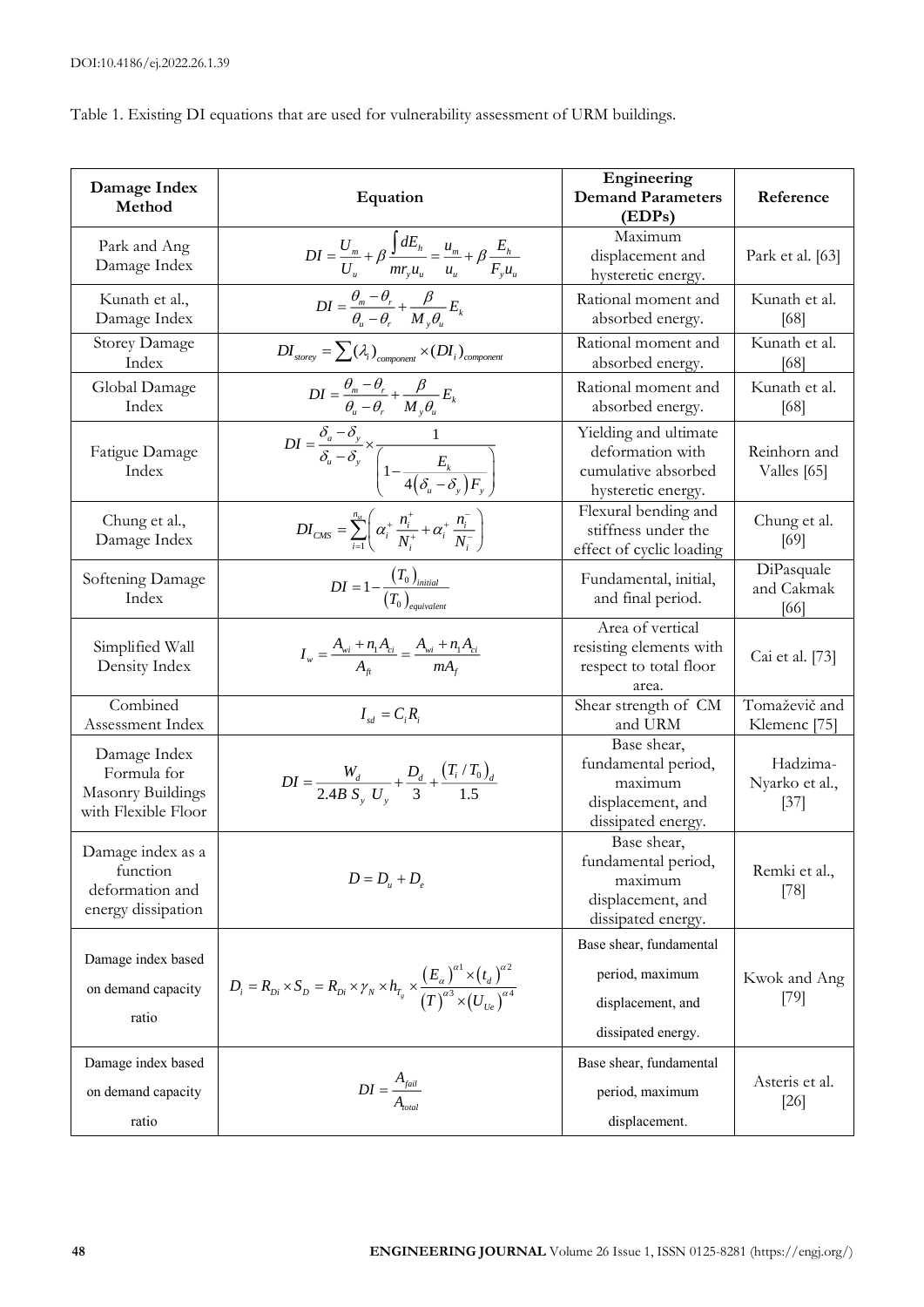## **4. Conclusions**

This paper has critically reviewed extant literature on the damage indices used to assess seismic damage to URM buildings in the context of the historical evolution of DI. The most common damage indices that are used to assess URM buildings have been defined and described. Although a lot of work has been done until now in the field of DIs for URM buildings, few studies have focused on defining the critical parameters to be considered for the development of DI for URM buildings. This is an obvious area of future research and comparative studies may be carried out to assess and evaluate the main DI to be used for URM buildings. The DIs proposed in the last 35 years have been for framed structures and have not considered damage concentration, because damage is not concentrated at a specific and known location of structural components. Thus, most of these DIs are not applicable to URM buildings. For this reason, future research may need to create combined indices through combining different variable parameters and consider the connectivity among the structural elements of URM buildings. A few researchers like Su et al. [29] have developed combined damage indexes for masonry structures to quantify the enhancement effect of confinement elements on the seismic behaviour of CM structures, taking into consideration different damage indices for assessing URM and CM buildings. Such DIs for URM buildings could help in the classification and retrofitting of existing URM buildings.

To summarize, considerable efforts have been expended in developing DIs for assessing URM buildings, but gaps in understanding remain. Thus, future studies should focus on developing DIs that tackle failure mechanisms, which arise from the out-of-plane and inplane damages, and damage at wall supports and corners. The type of the building – adobe buildings, brick masonry buildings, and stone masonry buildings – must also be considered while developing DIs for assessing URM buildings. Developing a DI model is indeed challenging but is critical for assessment of existing URM buildings and planning of new ones. Despite their limitations, damage indices are a powerful tool, and must be integrated into future construction and redesign operations, to pave the way towards more sustainable communities.

#### **Acknowledgement**

This research is supported by the Universiti Sains Malaysia, under the Research University (RUI) Grant Scheme (8014080).

# **References**

[1] A. W. Hendry, "Masonry walls: Materials and construction," *Construction and Building Materials*, vol. 15, no. (8), pp. 323-330, 2001.

- [2] *F. HAZUS, 2.1 Technical Manual, Technical Report*, Federal Emergency Management Agency.
- [3] *Eurocode 6: Design of Masonry Structures*, British Standard Institution, London, 2012.
- [4] H. Matthys and L. Noland, "Strengthening and retrofitting masonry buildings," in Proceedings of an International Seminar on Evaluation, TMS, Colorado, USA, 1989.
- [5] D. F. D'ayala, "Force and displacement-based vulnerability assessment for traditional buildings," *Bulletin of Earthquake Engineering*, vol. 3, no. 3, pp. 235- 265, 2005.
- [6] R. Meli, S. Brzev, M. Astroza, T. Boen, F. Crisafulli, J. Dai, M. Farsi, T. Hart, A. Mebarki, A. S. Moghadam, and D. Quinn, *Seismic Design Guide for Low-Rise Confined Masonry Buildings*. EERI, 2011.
- [7] G. G. Penelis, A. J. Kappos, and K. C. Stylianidis, "Assessment of the seismic vulnerability of unreinforced masonry buildings," *WIT Transactions on the Built Environment*, vol. 66, 2003.
- [8] A. H. Barbat, M. L. Carreño, L. G. Pujades, N. Lantada, O. D. Cardona, and M. C. Marulanda, "Seismic vulnerability and risk evaluation methods for urban areas—A review with application to a pilot area," *Structure and Infrastructure Engineering*, vol. 6, no. 1-2, pp. 17-38, 2010.
- [9] G. Rinaldin, C. Amadio, and L. Macorini, "A macromodel with nonlinear springs for seismic analysis of URM buildings," *Earthquake Engineering & Structural Dynamics*, vol. 45, no. 14, pp. 2261-2281, 2016.
- [10] R. Gonzalez-Drigo, J. Avila-Haro, L. G. Pujades, and A. H. Barbat, "Non-linear static procedures applied to high-rise residential URM buildings," *Bulletin of Earthquake Engineering*, vol. 15, no. 1, pp. 149-174, 2017.
- [11] M. Bruneau, "Seismic evaluation of unreinforced masonry buildings—A state-of-the-art report," *Canadian Journal of Civil Engineering*, vol. 21, no. 3, pp. 512-539, 1994.
- [12] G. Barbieri, L. Biolzi, M. Bocciarelli, L. Fregonese, and A. Frigeri, "Assessing the seismic vulnerability of a historical building," *Engineering Structures*, vol. 57, pp. 523-535, 2013.
- [13] A. Preciado, "Seismic vulnerability and failure modes simulation of ancient masonry towers by validated virtual finite element models," *Engineering Failure Analysis*, vol. 57, pp. 72-87, 2015.
- [14] T. M. Frankie, B. Gencturk, and A. S. Elnashai, "Simulation-based fragility relationships for unreinforced masonry buildings," *Journal of Structural Engineering*, vol. 139, no. 3, pp. 400-410, 2013.
- [15] K. Sadeghi, and M. Angın, "Characteristic formulas of damage indices for reinforced concrete structures: A general guideline," *Academic Research International*, vol. 9, no. 3, pp. 8-18, 2018.
- [16] A. J. Kappos, "Seismic damage indices for RC buildings: evaluation of concepts and procedures," *Progress in Structural Engineering and materials*, vol. 1, no. 1, pp. 78-87, 1997.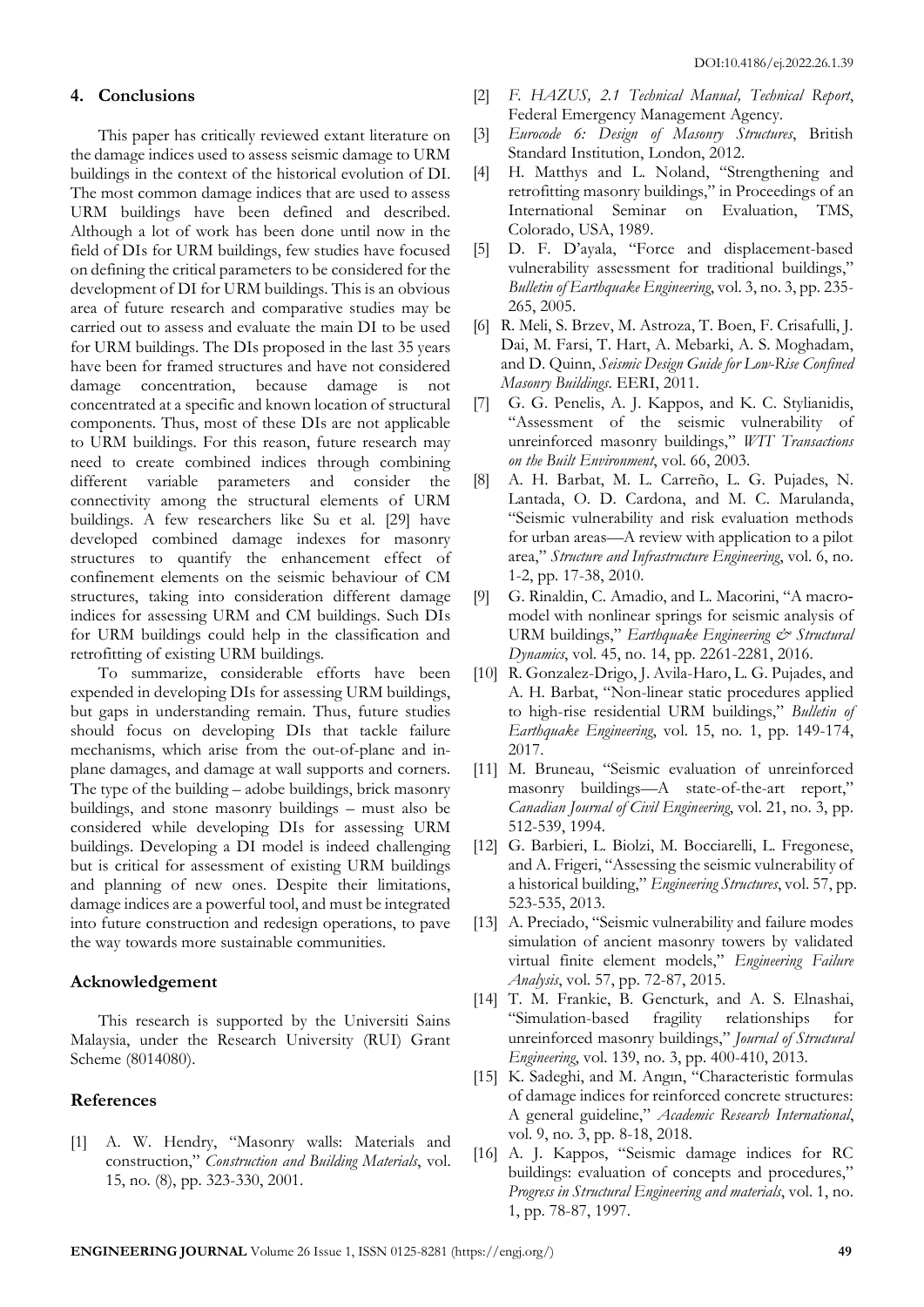- [17] P. G. Asteris, "On the structural analysis and seismic protection of historical masonry structures," *The Open Construction and Building Technology Journal*, vol. 2, no. 1, 2008.
- [18] P. G. Asteris and V. G. Mokos, "Concrete compressive strength using artificial neural networks," *Neural Computing and Applications*, vol. 32, no. 15, pp. 11807-11826, 2020.
- [19] A. De Stefano, E. Matta, and P. Clemente, "Structural health monitoring of historical heritage in Italy: some relevant experiences," *Journal of Civil Structural Health Monitoring*, vol. 6, no. 1, pp. 83-106, 2016.
- [20] M. R. Tabeshpour, A. Bakhshi, and A. A. Golafshani, "Vulnerability and damage analyses of existing buildings," in *13th World Conference on Earthquake Engineering*, 2004.
- [21] M. Yekrangnia and A. Mahdizadeh, "URM Buildings and earthquake: In-depth evaluation of earthquake damages to URM buildings," Scientific Report, Organization for Development, Renovation and Equipping Schools of IR Iran, 2009.
- [22] G. Magenes and G. M. Calvi, "In-plane seismic response of brick masonry walls," *Earthquake Engineering & Structural Dynamics*, vol. 26, no. 11, pp. 1091-1112, 1997.
- [23] Ö. Korkmaz, "Öğretmenlerin Eleştirel Düşünme Eğilim ve Düzeyleri," *Journal of Kirsehir Education Faculty*, vol. 10, no. 1, 2009.
- [24] Y. Belmouden and P. Lestuzzi, "An equivalent frame model for seismic analysis of masonry and reinforced concrete buildings," *Construction and Building Materials*, vol. 23, no. 1, pp. 40-53, 2009.
- [25] A. H. Akhaveissy, "Finite element nonlinear analysis of high-rise unreinforced masonry building," *Latin American Journal of Solids and Structures*, vol. 9, no. 5, pp. 1-22, 2012.
- [26] P. G. Asteris, M. P. Chronopoulos, C. Z. Chrysostomou, H. Varum, V. Plevris, N. Kyriakides, and V. Silva, "Seismic vulnerability assessment of historical masonry structural systems," *Engineering Structures*, vol. 62, pp. 118-134, 2014.
- [27] J. M. Bracci, S. K. Kunnath, and A. M. Reinhorn, "Seismic performance and retrofit evaluation of reinforced concrete structures," *Journal of Structural Engineering,* vol. 123, no. 1, pp. 3-10, 1997.
- [28] P. B. Lourenço and J. A. Roque, "Simplified indexes for the seismic vulnerability of ancient masonry buildings," *Construction and Building Materials*, vol. 20, no. 4, pp. 200-208, 2006.
- [29] P. B. Lourenço, D. V. Oliveira, J. C. Leite, J. M. Ingham, C. Modena, and F. Da Porto, "Simplified indexes for the seismic assessment of masonry buildings: International database and validation," *Engineering Failure Analysis*, vol. 34, pp. 585-605, 2013.
- [30] Q. Su, G. Cai, and H. Degée, "Application of variance analyses comparison in seismic damage assessment of masonry buildings using three simplified indexes,"

*Mathematical Problems in Engineering*, vol. 2017, 2017, Art no. 3741941.

- [31] J. Ortega, G. Vasconcelos, H. Rodrigues, and M. Correia, "A vulnerability index formulation for the seismic vulnerability assessment of vernacular architecture," *Engineering Structures*, vol. 197, p. 109381, 2019.
- [32] K. A. G. Franch, G. M. G. Morbelli, M. A. A. Inostroza, and R. E. Gori, "A seismic vulnerability index for confined masonry shear wall buildings and a relationship with the damage," *Engineering Structures*, vol. 30, no. 10, pp. 2605-2612, 2008.
- [33] J. Ruiz-García and M. Negrete, "Drift-based fragility assessment of confined masonry walls in seismic zones," *Engineering Structures*, vol. 31, no. 1, pp. 170- 181, 2009.
- [34] G. Milani and G. Venturini, "Automatic fragility curve evaluation of masonry churches accounting for partial collapses by means of 3D FE homogenized limit analysis," *Computers*  $\acute{c}$ <sup>2</sup> *Structures*, vol. 89, no. 17-18, pp. 1628-1648, 2011.
- [35] N. Lantada, L. G. Pujades, and A. H. Barbat, "Vulnerability index and capacity spectrum-based methods for urban seismic risk evaluation. A comparison," *Natural Hazards*, vol. 51, no. 3, p. 501, 2009.
- [36] H. Azizi-Bondarabadi, N. Mendes, P. B. Lourenço, and N. H. Sadeghi, "Empirical seismic vulnerability analysis for masonry buildings based on school buildings survey in Iran," *Bulletin of Earthquake Engineering,* vol. 14, no. 11, pp. 3195-3229, 2016.
- [37] M. Hadzima-Nyarko, D. Morić, G. Pavić, and V. Mišetić, "Spectral functions of damage index (DI) for masonry buildings with flexible floors," *Tehnički vjesnik*, vol. 25, no. 1, pp. 181-187, 2018.
- [38] P. G. Asteris, A. Moropoulou, A. D. Skentou, M. Apostolopoulou, A. Mohebkhah, L. Cavaleri, H. Rodrigues, and H. Varum, "Stochastic vulnerability assessment of masonry structures: Concepts, modelling and restoration aspects," *Applied Sciences*, vol. 9, no. 2, p. 243, 2019.
- [39] M. M. Kassem, F. M. Nazri, and E. N. Farsangi, seismic vulnerability assessment methodologies: A state-of-the-art review," *Ain Shams Engineering Journal*, 11, no. 4, pp. 849-864, 2020.
- [40] A. M. El-Maissi, S. A. Argyroudis, and F. M. Nazri, "Seismic vulnerability assessment methodologies for roadway assets and networks: A state-of-the-art review," *Sustainability*, vol. 13, no. 1, p. 61, 2021.
- [41] G. Zuccaro and F. Cacace, "Seismic vulnerability assessment based on typological characteristics," The first level procedure "SAVE," *Soil Dynamics and Earthquake Engineering*, vol. 69, pp. 262-269, 2015.
- [42] H. Banon and D. Veneziano, "Seismic safety of reinforced concrete members and structures," *Earthquake Engineering & Structural Dynamic*s, vol. 10, no. 2, pp. 179-193, 1982.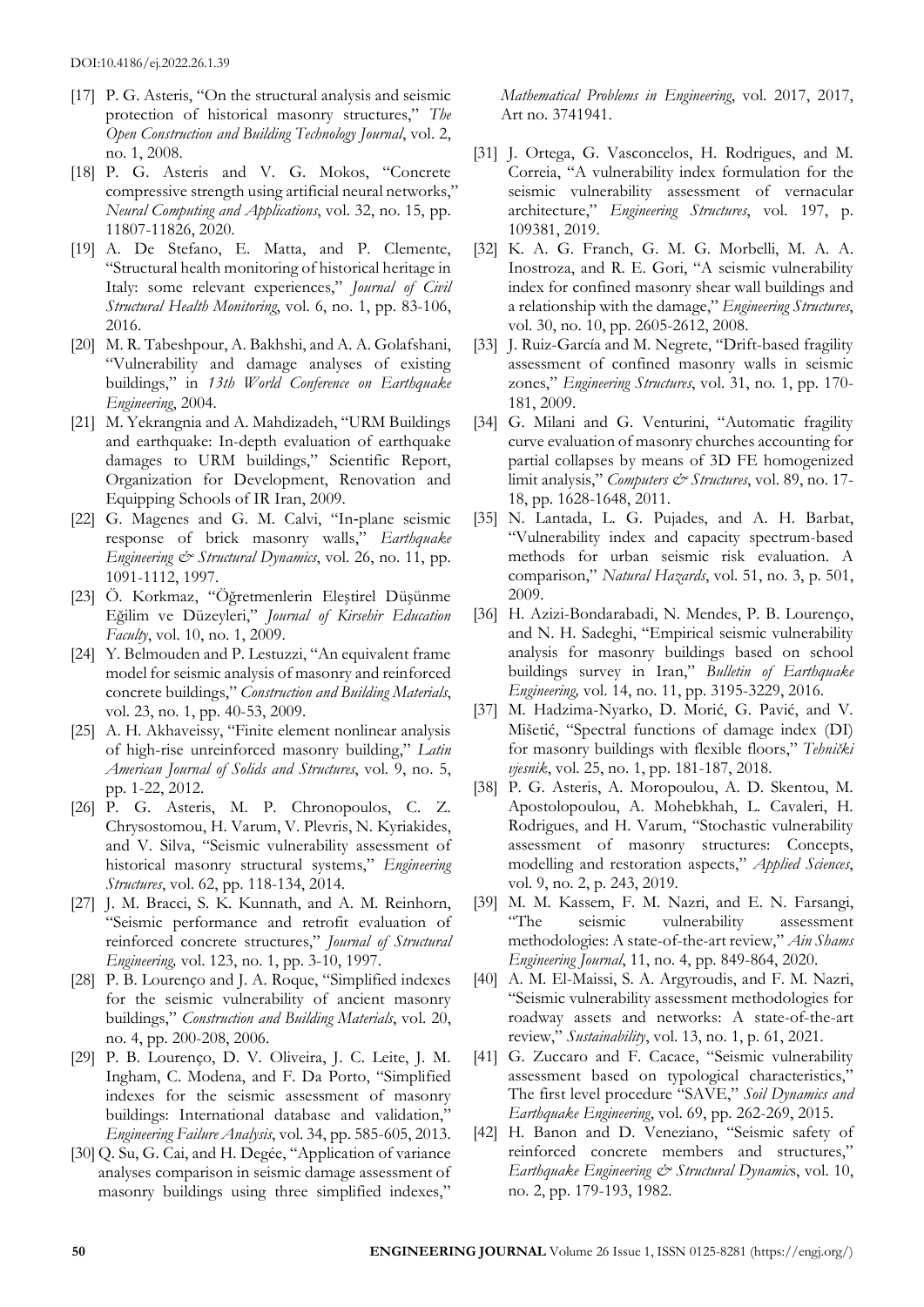- [43] T. H. Hwang and C. F. Scribner, "R/C member cyclic response during various loadings," *Journal of Structural Engineering*, vol. 110, no. 3, pp. 477-489, 1984.
- [44] E. Cosenza, G. Manfredi, and R. Ramasco, "The use of damage functional in earthquake engineering: A comparison between different methods," *Earthquake Engineering & Structural Dynamics*, vol. 22, no. 10, pp. 855-868, 1993.
- [45] M. N. Fardis, S. N. Economu, A. N. Antoniou, P. J. Komodromos, and M. G. Sfakianakis, "Damage measures and failure criteria—Part I," Contribution of University of Patras, Final Report of Cooperative Research on the Seismic Response of Reinforced Concrete Structures-2nd Phase, 1993.
- [46] A. Ghobarah, N. M. Aly, and M. El-Attar, "Seismic reliability assessment of existing reinforced concrete buildings," *Journal of Earthquake Engineering*, vol. 2, no. 04, pp. 569-592, 1998.
- [47] G. H. Powell and R. Allahabadi, "Seismic damage prediction by deterministic methods: Concepts and procedures," *Earthquake Engineering & Structural Dynamics*, vol. 16, no. 5, pp. 719-734, 1988.
- [48] A. Ghobarah, H. Abou‐Elfath, and A. Biddah, "Response‐based damage assessment of structures," *Earthquake Engineering & Structural Dynamics*, vol. 28, no. 1, pp. 79-104, 1999.
- [49] Y. Bozorgnia and V. V. Bertero, "Evaluation of damage potential of recorded earthquake ground motion," *Seismological Research Letters*, vol. 72, 2001.
- [50] A. Colombo and P. Negro, "A damage index of generalised applicability," *Engineering Structures*, vol. 27, no. 8, pp. 1164-1174, 2005.
- [51] M. E. Rodriguez and D. Padilla, "A damage index for the seismic analysis of reinforced concrete members," *Journal of Earthquake Engineering*, vol. 13, no. 3, pp. 364-383, 2009.
- [52] A. Ketsap, C. Hansapinyo, N. Kronprasert, and S. Limkatanyu, "Uncertainty and fuzzy decisions in earthquake risk evaluation of buildings," *Engineering Journal*, vol. 23, no. 5, pp. 89-105, 2019.
- [53] A. Bakhshi and K. Karimi, "Method of developing fragility curves—A case study for seismic assessment of masonry buildings in Iran," in *Proceedings of the 7th International Conference on Civil Engineering*, Tarbiat Modares University, Tehran, Iran, 2006.
- [54] P. Haldar, Y. Singh, and D. K. Paul, "Identification of seismic failure modes of URM infilled RC frame buildings," *Engineering Failure Analysis*, vol. 33, pp. 97- 118, 2013.
- [55] P. Joyklad, Q. Hussain, and N. Ali, "Mechanical properties of cement-clay interlocking (CCI) hollow bricks," *Engineering Journal*, vol. 24, no. 3, pp. 89-106, 2020.
- [56] M. Asad, M. Dhanasekar, T. Zahra, and D. Thambiratnam, "Failure analysis of masonry walls subjected to low velocity impacts," *Engineering Failure Analysis*, vol. 116, p. 104706, 2020.
- [57] T. Deb, T. Y. Yuen, D. Lee, R. Halder, and Y. C. You, "Bi‐directional collapse fragility assessment by DFEM of unreinforced masonry buildings with openings and different confinement configurations," *Earthquake Engineering & Structural Dynamics*, vol. 50, no. 15, pp. 4097-4120, 2021.
- [58] A. Chourasia, S. Singhal, and P. Bhargava, "Damage limitation and structural behaviour factor for masonry structures," *Australian Journal of Structural Engineering*, vol. 22, no. 1, pp. 19-28, 2021.
- [59] H. K. Miyamoto, A. S. Gilani, and A. Wada, "Reconnaissance report of the 2008 Sichuan earthquake, damage survey of buildings and retrofit options," in *Proceedings of the 14th World Conference on Earthquake Engineering*, Beijing, China, October 2008.
- [60] F. Greco and P. B. Lourenço, "Seismic assessment of large historic vernacular adobe buildings in the Andean Region of Peru. Learning from Casa Arones in cusco," *Journal of Building Engineering*, vol. 40, p. 102341, 2021.
- [61] S. Lagomarsino, A. Galasco, and A. Penna, "Pushover and dynamic analysis of URM buildings by means of a non-linear macro-element model," in *International Conference on Earthquake Loss Estimation and Risk Reduction*, October 2002.
- [62] S. Lagomarsino, A. Penna, A. Galasco, and S. Cattari, "TREMURI program: An equivalent frame model for the nonlinear seismic analysis of masonry buildings," *Engineering Structures*, vol. 56, pp. 1787- 1799, 2013.
- [63] Y. J. Park, A. H. S. Ang, and Y. K. Wen, "Seismic damage analysis of reinforced concrete buildings," *Journal of Structural Engineering*, vol. 111, no. 4, pp. 740- 757, 1985.
- [64] G. W. Hoffman, S. K. Kunnath, J. B. Mander, and A. M. Reinhorn, "Gravity-load-designed reinforced concrete buildings: Seismic evaluation of existing construction and detailing strategies for improved seismic resistance," National Center for Earthquake Engineering Research, State University of New York at Buffalo, Tech. Rep, pp. 92-0016, 1992.
- [65] A. M. Reinhorn and R. E. Valles, "Damage evaluation in inelastic response of structures: A deterministic approach," National Center for Earthquake Engineering Research, State University of New York at Buffalo, Buffalo, NY, Report No. NCEER-95, 1995.
- [66] E. DiPasquale and A. S. Cakmak, *Identification of the Serviceability Limit State and Detection of Seismic Structural Damage*. New York, NY, USA: National Center for Earthquake Engineering Research, 1988.
- [67] S. Ghosh, D. Datta, and A. A. Katakdhond, "Estimation of the Park–Ang damage index for planar multi-storey frames using equivalent singledegree systems," *Engineering Structures*, vol. 33, no. 9, pp. 2509-2524, 2011.
- [68] S. K. Kunnath and Y. H. Chai, "Cumulative damagebased inelastic cyclic demand spectrum," *Earthquake*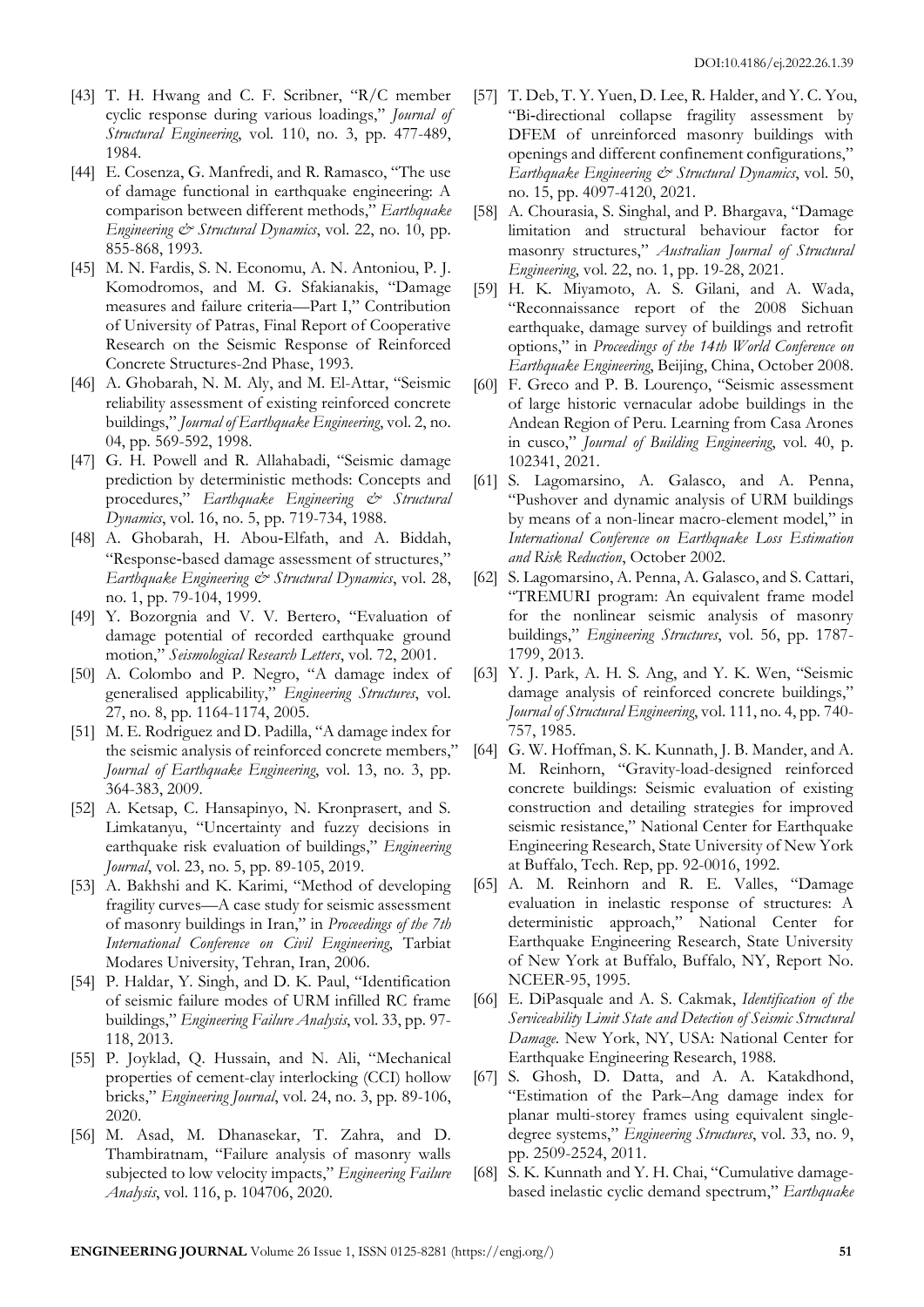*Engineering and Structural Dynamics*, vol. 33, no. 4, pp. 499-520, 2004.

- [69] Y. S. Chung, C. Meyer, and M. Shinozuka, *Seismic Damage Assessment of Reinforced Concrete Members*. Buffalo, NY: National Center for Earthquake Engineering Research, 1987.
- [70] C. C. Mitropoulou, N. D. Lagaros, and M. Papadrakakis, "Numerical calibration of damage indices," *Advances in Engineering Software*, vol. 70, pp. 36-50, 2014.
- [71] K. Lang and H. Bachmann, "On the seismic vulnerability of existing unreinforced masonry buildings," *Journal of Earthquake Engineering*, vol. 7, no. 03, pp. 407-426, 2003.
- [72] J. Ingham, P. B. Lourenço, J. C. Leite, S. Castelino, and E. Colaco, "Using simplified indices to forecast the seismic vulnerability of New Zealand unreinforced masonry churches," in *Australian Earthquake Engineering Society 2012 Conference*, Dec. 7- 9, 2012, Gold Coast, Qld, 2012.
- [73] G. Cai, Q. Su, K.D. Tsavdaridis, and H. Degée, "Simplified density indexes of walls and tie-columns for confined masonry buildings in seismic zones,"

*Journal of Earthquake Engineering*, vol. 24, no. 3, pp. 447-469, 2020.

- [74] *Eurocode 8: Design of Structures for Earthquake Resistance*, vol. 1, no. 2004, 1998.
- [75] M. Tomaževič and I. Klemenc, "Verification of seismic resistance of confined masonry buildings," *Earthquake Engineering & Structural Dynamics*, vol. 26, no. 10, pp. 1073-1088, 1997.
- [76] D. Morić, "Proračun seizmičkog odziva zgrada bez krutih stropova," *Građevinar*, vol. 52, no. 11, pp. 673- 681, 2000.
- [77] D. Morić, "Dijagrami seizmičke otpornosti zgrada spomeničke baštine," Građevinar, vol. 54, no. 04, pp. 201-209, 2002.
- [78] M. Remki, A. Kibboua, D. Benouar, and F. Kehila, "Seismic fragility evaluation of existing RC frame and URM buildings in Algeria," *International Journal of Civil Engineering*, vol. 16, no. 7, pp. 845-856, 2018.
- [79] Y. H. Kwok and A. S. Ang, "Seismic damage analysis and design of unreinforced masonry buildings," University of Illinois Engineering Experiment Station, College of Engineering, University of Illinois at Urbana-Champaign, 1987.



**Ahmad Mohamad El‐Maissi** is a graduate student pursuing his PhD in Civil Engineering in University Sains Malaysia. He obtained his BEng Civil and Environmental Engineering from Beirut Arab University, Lebanon and MEng Transportation and Traffic Engineering from Lebanese University, Lebanon. His main research interest centers on quantifying and assessing disaster risk and resilience for critical transportation infrastructure that are exposed to natural hazards. He is currently working on his doctoral research to develop a study that tackles road network vulnerability in Malaysia. He has published recently a paper entitled "Seismic Vulnerability Assessment Methodologies for Roadway Assets and Networks: A State‐of‐the‐ Art Review" and a copyright related to the integrated network vulnerability approach.

 $\bullet$   $\bullet$ 



**Dr. Moustafa Moufid Kassem** received his PhD degree in Earthquake Engineering in 2021 from Universiti Sains Malaysia (USM). He is currently working as a Postdoctoral fellow in school of civil engineering at Universiti Sains Malaysia. His research interest is on risk assessment, seismic hazard, structural analysis, numerical simulation, and modelling. His research focuses on the use of probabilistic and statistical tools for modeling of extreme loads on structures. His doctoral research was in developing a seismic vulnerability index (SVI) for reinforced concrete buildings in Malaysia, and in the field of large-scale seismic vulnerability damage scenario. He has published 1 book, more than 20 reputable ISI/Scopus/era research papers in the field of structural and earthquake engineering, 4 book chapters in Springer, and 3 copyrights from Malaysia in developing a vulnerability index form and framework for damage building classifications in Malaysia.